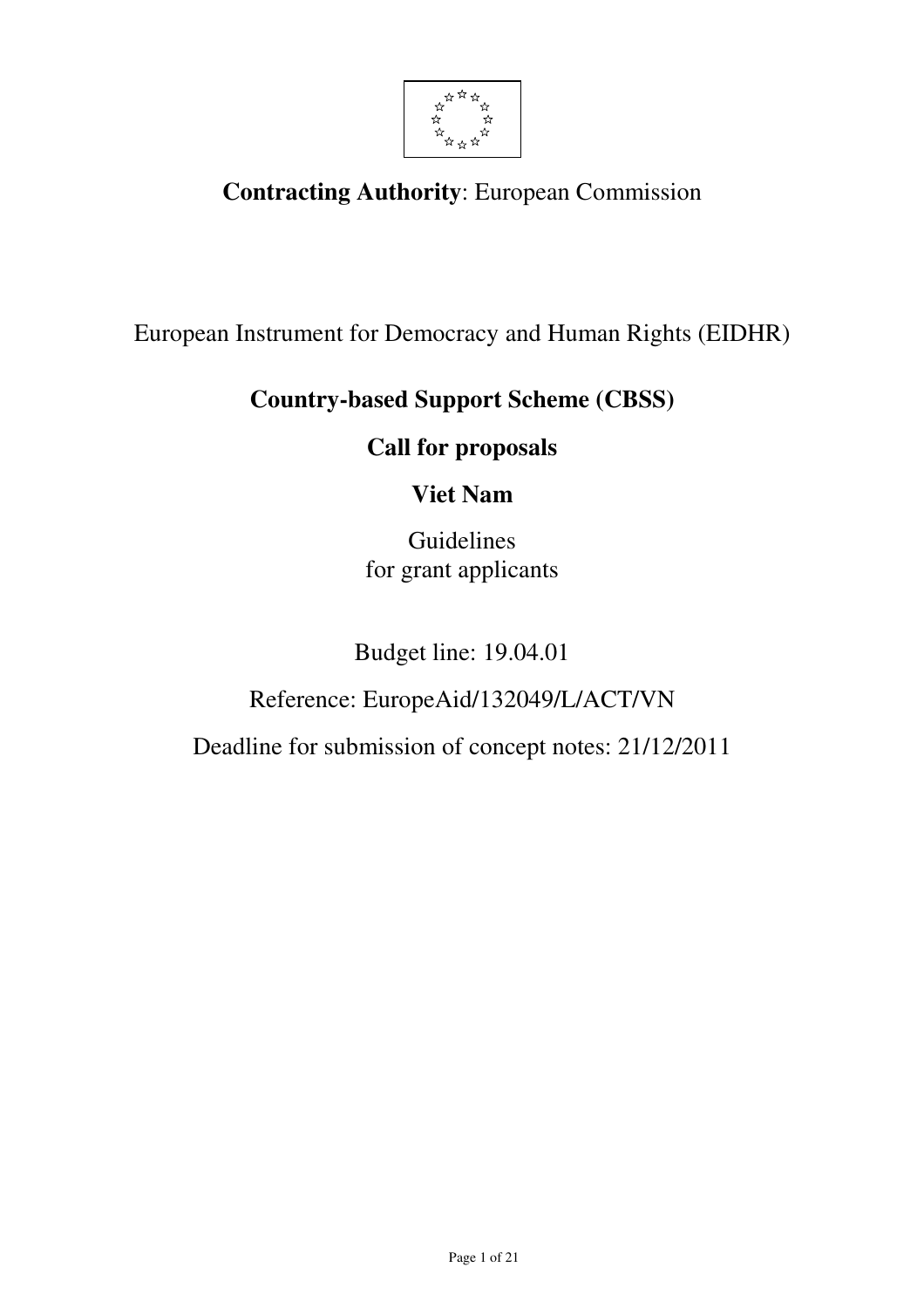## **NOTICE**

This is a restricted Call for Proposals. In the first instance, only Concept Notes must be submitted for evaluation. Thereafter, applicants whose Concept Notes have been pre-selected will be invited to submit a Full Application Form. Further to the evaluation of the Full Applications, an eligibility check will be performed for those which are provisionally selected. This check will be undertaken on the basis of the supporting documents requested by the Contracting Authority and the signed "Declaration by the Applicant" sent together with the application.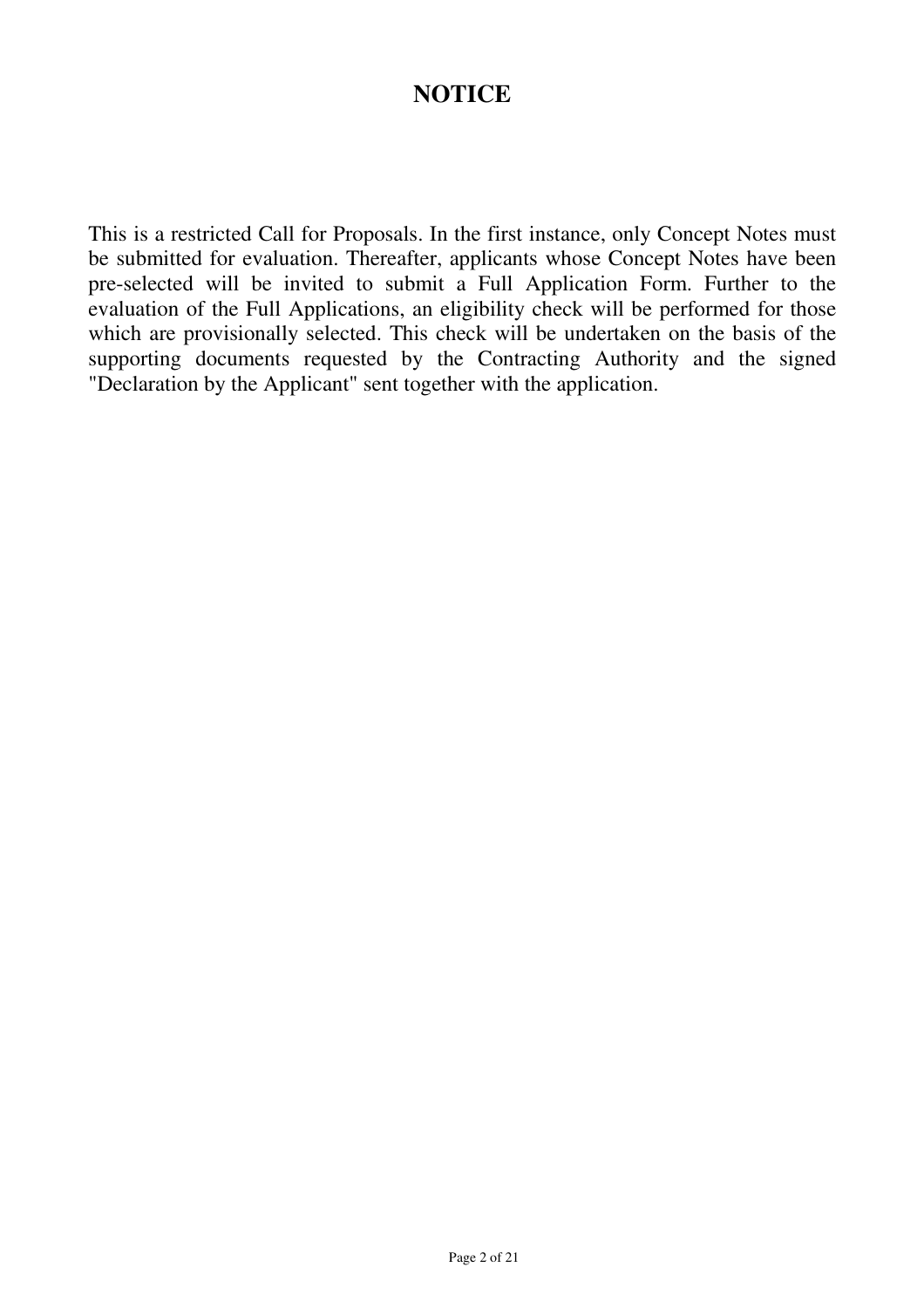# Table of contents

|       | 1. EUROPEAN INSTRUMENT FOR DEMOCRACY AND HUMAN RIGHS                                                     | 4  |
|-------|----------------------------------------------------------------------------------------------------------|----|
|       |                                                                                                          |    |
|       |                                                                                                          |    |
|       |                                                                                                          |    |
|       | 2. RULES FOR THIS CALL FOR PROPOSALS                                                                     | 6  |
|       |                                                                                                          |    |
|       |                                                                                                          |    |
|       |                                                                                                          |    |
| 2.1.2 |                                                                                                          |    |
| 2.1.3 |                                                                                                          |    |
| 2.1.4 |                                                                                                          |    |
|       |                                                                                                          |    |
| 2.2.1 |                                                                                                          |    |
| 2.2.2 |                                                                                                          |    |
| 2.2.3 |                                                                                                          |    |
| 2.2.4 |                                                                                                          |    |
| 2.2.5 |                                                                                                          |    |
| 2.2.6 |                                                                                                          |    |
| 2.2.7 |                                                                                                          |    |
| 2.2.8 |                                                                                                          |    |
|       |                                                                                                          |    |
| 2.4   | Submission of supporting documents for provisionally selected applications17                             |    |
|       |                                                                                                          |    |
|       |                                                                                                          |    |
|       |                                                                                                          |    |
|       | 2.6 Conditions applicable to implementation of the action following the Contracting Authority's decision |    |
|       |                                                                                                          |    |
|       |                                                                                                          |    |
|       | 3. LIST OF ANNEXES                                                                                       | 21 |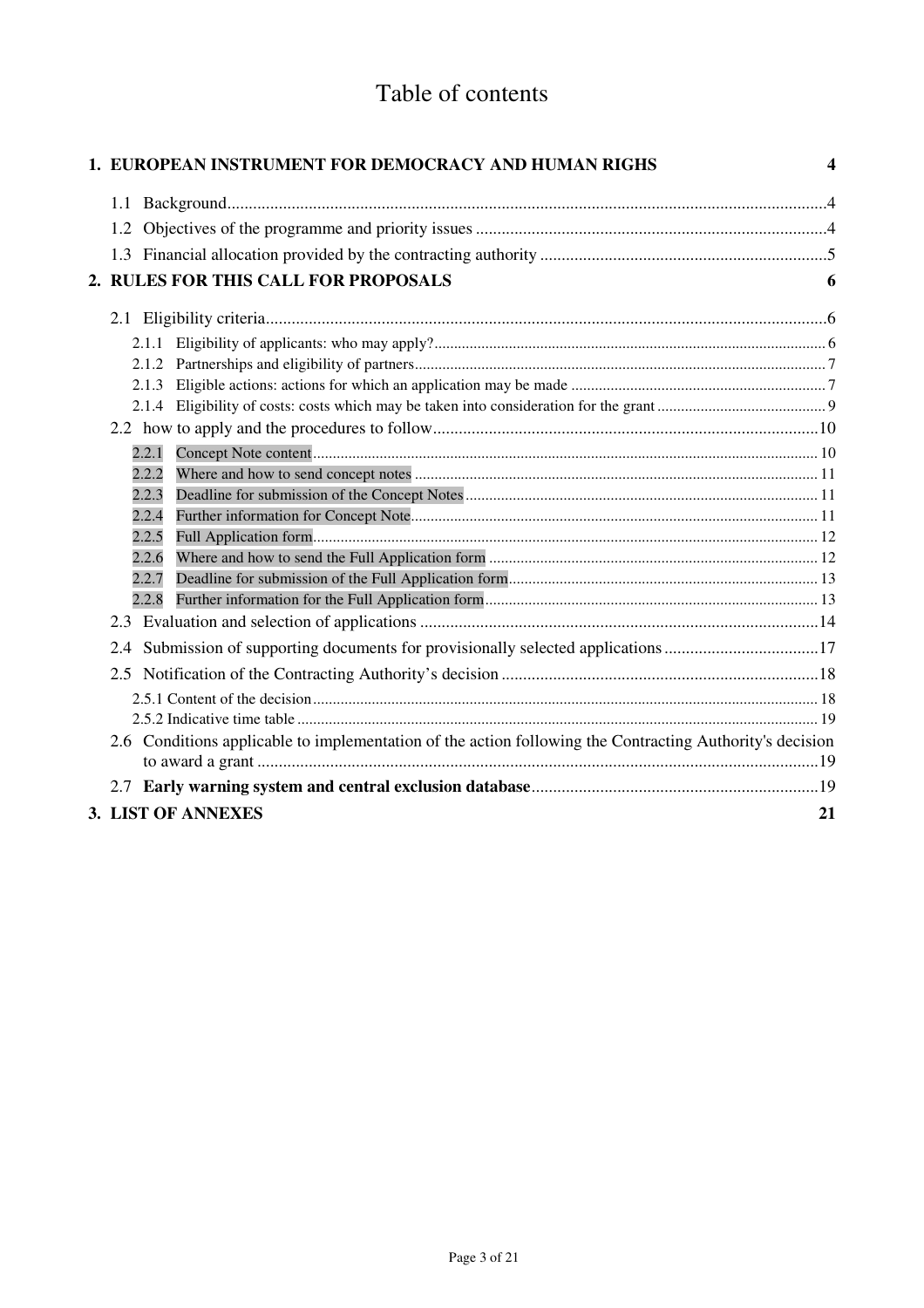## **1. EUROPEAN INSTRUMENT FOR DEMOCRACY AND HUMAN RIGHTS**

## **1.1 BACKGROUND**

The European Instrument for Democracy and Human Rights  $(EIDHR)^1$  was adopted by the European Parliament and the Council in December 2006 under the Financial Perspectives 2007-2013. This new financing instrument is the successor to the European Initiative for Democracy and Human Rights, established upon the initiative of the European Parliament in 1994. The EIDHR-instrument underscores the high priority which the EU attaches to developing and consolidating democracy, the rule of law, human rights and fundamental freedoms. For third countries, with which the EU has contractual (development aid) relations, the EIDHR establishes the mechanism of Country-Based Support Schemes (CBSS). Under the EIDHR CBSS, periodic Calls for Proposals are organised with the objective of strengthening local civil society to better advocate the rights of interest groups. The EIHDR CBSS focuses on assisting civil society to develop greater cohesion in working on human rights, political pluralism and democratic political participation and representation, as well as equal participation of men and women in social, economic and political life. The overarching aim is to help civil society become an effective force for positive change. In Viet Nam there is indeed wide scope for specific activities in the fields of gender equality, rights of ethnic minorities, the rights of workers, the right of the child, protection of people in vulnerable situations including the rights of migrants and the rights of persons with disabilities. The main added value of the EIDHR CBSS is that the scheme allows the funding of civil society actors without the need for government approval or consent.

In Viet Nam, the first EIDHR CBSS Call for Proposals was launched in late 2005 and periodic Calls have been organised since. Under the instrument, the EU Delegation to Viet Nam has signed grant contracts for a total amount of over €3 million. In addition to the EIDHR, the EU Delegation to Viet Nam is active in the broader field of strengthening good governance and the rule of law. For an overview of projects funded in the democratic governance sector as well as the EU's Country Strategy Paper for Viet Nam, kindly visit the Delegation's website (http://eeas.europa.eu/delegations/vietnam/index\_en.htm).

## **1.2 OBJECTIVES OF THE PROGRAMME AND PRIORITY ISSUES**

The **global objective** of this Call for Proposals is to contribute to the development and consolidation of democracy and the rule of law, and respect for all human rights and fundamental freedoms, within the framework of the European Union's policy on development cooperation, and economic, financial and technical cooperation with third countries, and consistent with the European Union's foreign policy as a whole.

The **specific objective** of this Call for Proposals is to help civil society in Viet Nam to become an effective force for political reform and defence of human rights.

**Priorities** for this Call for Proposals:

 $\overline{a}$ 

- i. *Pursuit of common agendas for human rights and democratic reform*
- Areas of activities which are suitable for Viet Nam:

-activities to promote women's and children's rights, the rights of persons with disabilities and other vulnerable groups;

- -activities to protect the rights of ethnic minorities;
- -activities advocating the abolition of the death penalty, the prevention of torture and ill-treatment.

## ii. *Building towards consensus on disputed or controversial areas of policy*

Areas of activities which are suitable for Viet Nam:

-activities to share experience and analyse common problems concerning the relationship between religion and the state.

iii. *Enhancing political representation and participation*  Areas of activities which are suitable for Viet Nam:

<sup>&</sup>lt;sup>1</sup> Regulation (EC) No 1889/2006 of the European Parliament and of the Council, 20.12.2006. OJ L386, 29.12.2006, p.1. http://ec.europa.eu/europeaid/where/worldwide/eidhr/documents/reg\_1889\_2006\_jo\_l386\_en.pdf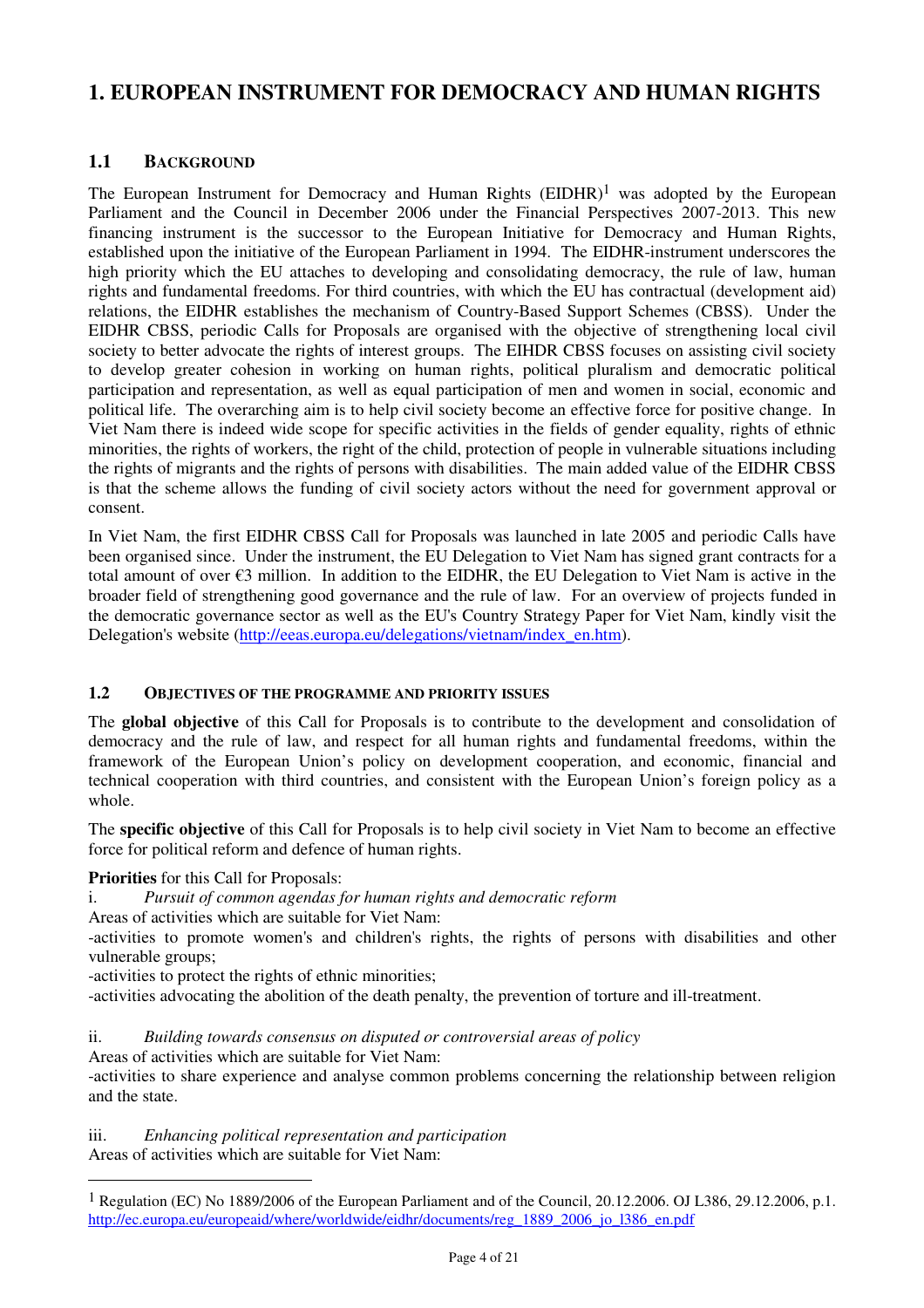-enhancing political representation and participation, including the empowerment of women, workers and other underrepresented groups, and responsiveness and accountability, by means of initiatives by civil society in dialogue with "political society" (*e.g*. with the National Assembly of Viet Nam).

iv. *Initiatives to enhance the inclusiveness and pluralism of civil society*

Areas of activities which are suitable for Viet Nam:

-supporting activities and capacity-building of new or fragile civil society organisations formed by groups whose interests are under-represented, or otherwise contributing to the empowerment of such groups (*e.g.* ethnic minority groups, workers including migrant workers, people with disabilities, rural groups, internally displaced persons, *etc*), and initiatives to promote independent and responsible media.

v. *Activities aimed at promoting the issues covered by EU guidelines on human rights at local level (human rights dialogue; abolition of the death penalty)*

Areas of activities which are suitable for Viet Nam:

-advocating the abolition of the death penalty.

Special attention should be paid by applicants to formulating project interventions which will create partnerships and/or networking arrangements with local organisations and enhance local participation in the area of human rights. The new mechanism of sub-granting (see section 2.1.3 below) is one way of doing so, in addition to formal partnerships and working with associates (see section 2.1.2 below). Whatever the modalities selected, the focus shall be on local civil society organisations and on strengthening and supporting these organisations.

### **1.3 FINANCIAL ALLOCATION PROVIDED BY THE CONTRACTING AUTHORITY**

The overall indicative amount made available under this Call for Proposals is EUR 600,000. Subject to the final decision of the budgetary Authority, an additional amount may be allocated to this call for proposals from the 2012 budget. The final amount will be decided by the EU in the EIDHR 2012 Annual Action Programme (AAP). The Contracting Authority reserves the right not to award all available funds.

#### Size of grants

 $\overline{a}$ 

Any grant requested under this Call for Proposals must fall between the following minimum and maximum amounts:

- minimum amount: EUR 100,000
- maximum amount: EUR 300,000

Any grant requested under this Call for Proposals must fall between the following minimum and maximum percentages of total eligible costs of the action:

Minimum percentage: 50% of the total estimated eligible costs of the action.

Maximum percentage: 100% of the total eligible costs of the action (see also Section 2.1.4).

Any grant requested under this Call for Proposal must further be limited to 95% of the estimated total accepted costs23.

The balance (*i.e*. the difference between the total cost of the action and the amount requested from the Contracting Authority) must be financed from the applicant's or partners' own resources, or from sources other than the European Union budget or the European Development Fund.

 $2$  Estimated total accepted costs = estimated total eligible costs + taxes, including VAT, where the beneficiary can show it cannot reclaim them (unless one of the exceptions to the proof obligation apply).

 $3$  If there are no taxes or where they may be reclaimed, this percentage will apply to the total eligible costs to ensure the required co-financing.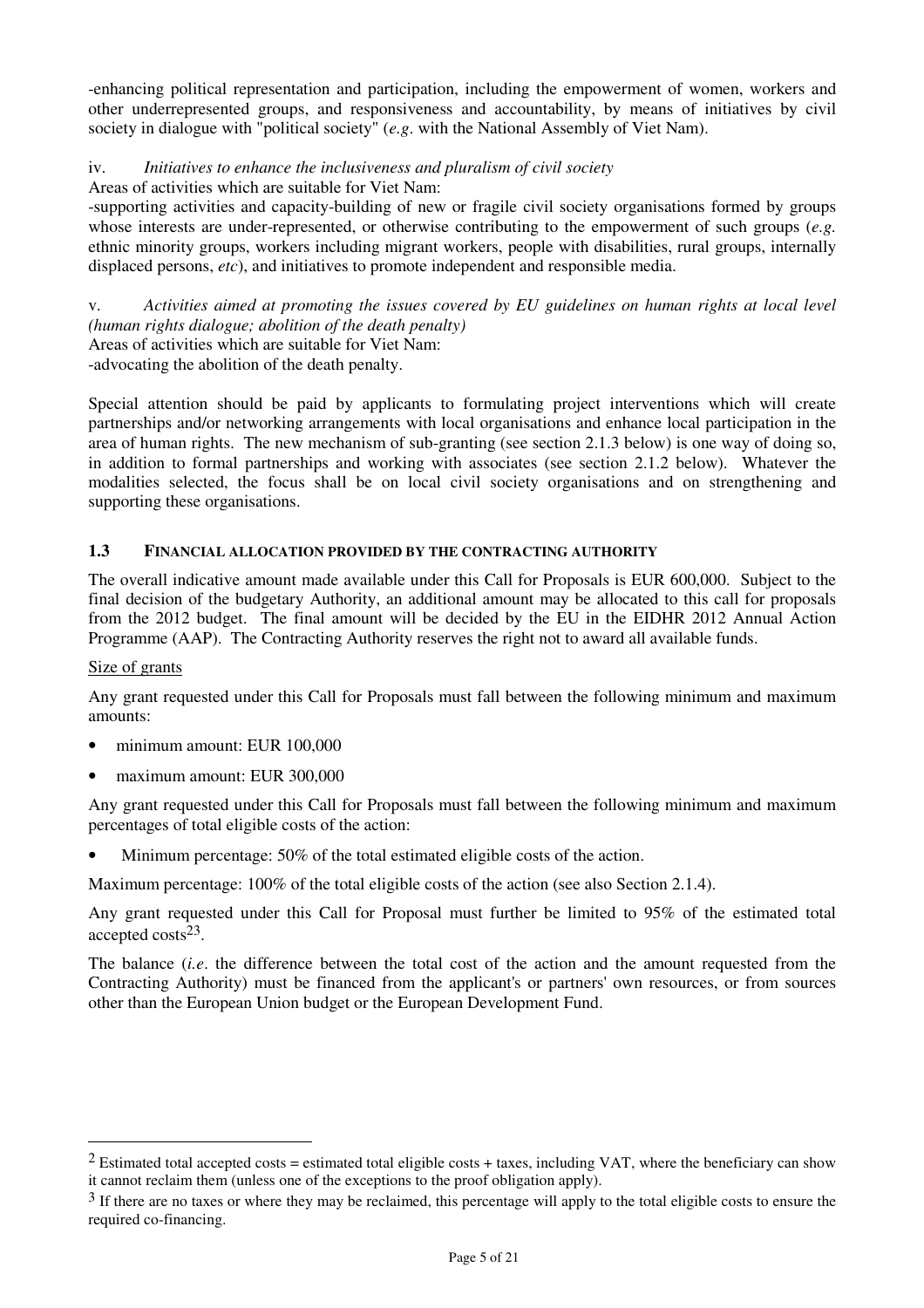## **2. RULES FOR THIS CALL FOR PROPOSALS**

These guidelines set out the rules for the submission, selection and implementation of actions financed under this Call, in conformity with the provisions of the Practical Guide to contract procedures for EU external actions, which is applicable to the present call (available on the Internet at this address: http://ec.europa.eu/europeaid/work/procedures/implementation/index\_en.htm).

### **2.1 ELIGIBILITY CRITERIA**

There are three sets of eligibility criteria, relating to:

- applicant(s) which may request a grant  $(2.1.1)$ , and their partners  $(2.1.2)$ ;
- actions for which a grant may be awarded  $(2.1.3)$ ;
- types of cost which may be taken into account in setting the amount of the grant  $(2.1.4)$ .

#### *2.1.1 Eligibility of applicants: who may apply?*

(1) In order to be eligible for a grant, applicants **must**:

• be legal persons **and** 

 $\overline{a}$ 

- be non profit making **and**
- be non-governmental organisations, public sector operators, private sector operators, communitybased organisations, independent political foundations (not political parties), parliamentary bodies, universities, academic institutions, international (inter-governmental) organisations as defined by Article 43 of the Implementing Rules to the EC Financial Regulation4, or regional intergovernmental organisations **and**
- be nationals<sup>5 6</sup> of a Member State of the European Union, an official EU candidate country as recognised by the European Union, a Member State of the European Economic Area, or other eligible countries covered by the Regulation on establishing a financing instrument for the promotion of democracy and human rights worldwide<sup>7</sup>. This obligation does not apply to international organisations **and**
- be directly responsible for the preparation and management of the action with their partners, not acting as an intermediary.

<sup>4</sup> International organisations are international public-sector organisations set up by intergovernmental agreements as well as specialised agencies set up by them; the International Committee of the Red Cross (ICRC) and the International Federation of National Red Cross and Red Crescent Societies, European Investment Bank (EIB) and European Investment Fund (EIF) are also recognized as international organisations.

<sup>5</sup> Such nationality being determined on the basis of the organisation's statutes which should demonstrate that it has been established by an instrument governed by the national law of the country concerned. In this respect, any legal entity whose statutes have been established in another country cannot be considered an eligible local organisation, even if the statutes are registered locally or a "Memorandum of Understanding" has been concluded.

<sup>6</sup> If the applicant's legal personality has been recognised in a country eligible under this section pursuant to the Council of Europe Convention n. 124 on the Recognition of the Legal Personality of International Non-Governmental **Organisations Constanting Constanting Constanting Constanting Constanting Constanting Constanting Constanting Constanting Constanting Constanting Constanting Constanting Constanting Constanting Constanting** (http://conventions.coe.int/Treaty/Commun/QueVoulezVous.asp?NT=124&CM=8&DF=07/03/2011&CL=ENG), the official evidence issued by the country concerned under the said Convention shall determine the nationality of the organisation.

<sup>&</sup>lt;sup>7</sup> Regulation (EC) No 1889/2006 of the European Parliament and of the Council of 20 December 2006 on establishing a financing instrument for the promotion of democracy and human rights worldwide (Official Journal of the European Union no. L 386 of 29 December 2006), available at: http://ec.europa.eu/europeaid/work/procedures/legislation/legal\_bases/index\_en.htm. See in particular Article 14 ("rules of participation and rules of origin").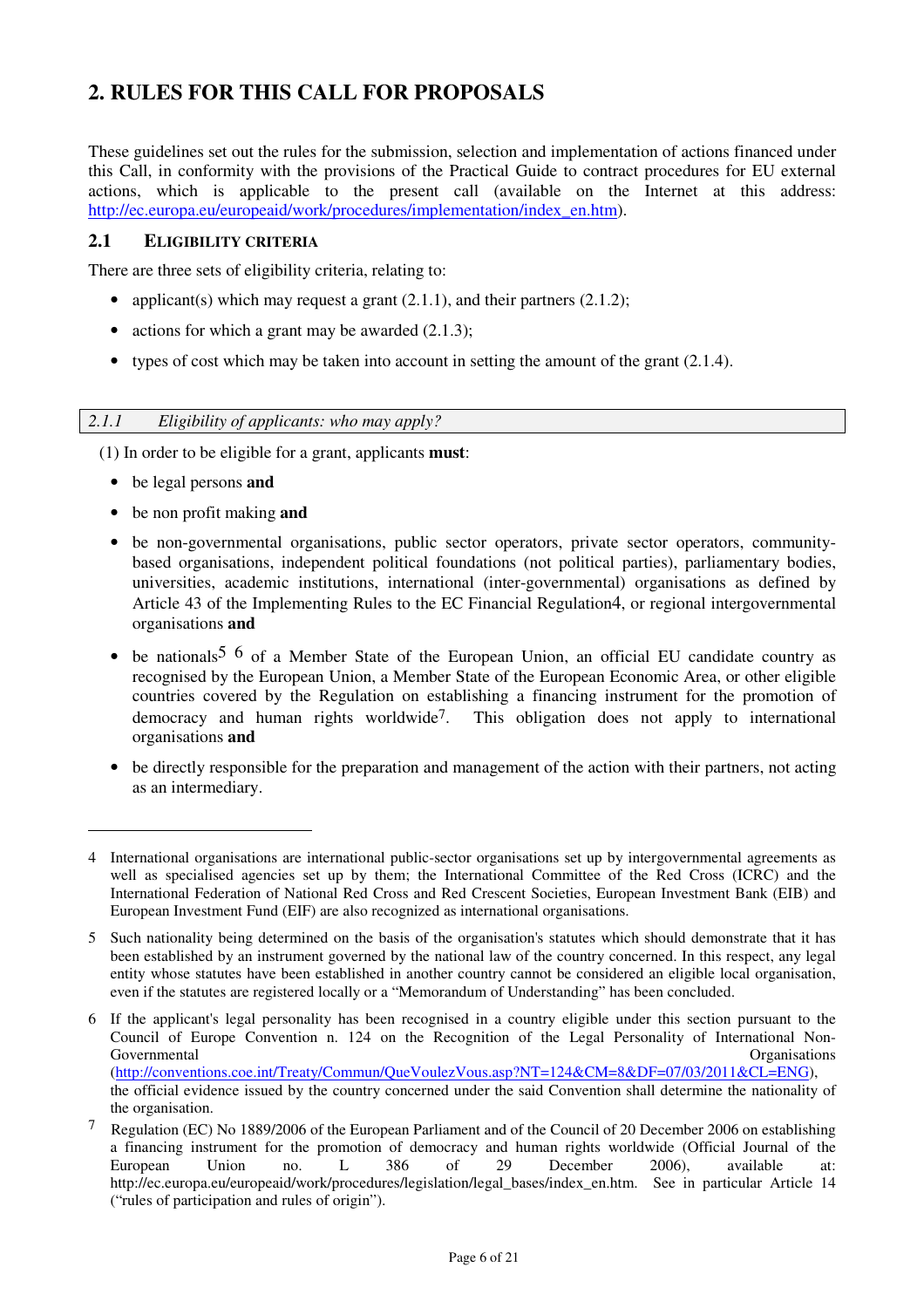(2) Potential applicants may not participate in calls for proposals or be awarded grants if they are in any of the situations which are listed in Section 2.3.3 of the Practical Guide to contract procedures for EU external actions (available from the following Internet address: http://ec.europa.eu/europeaid/work/procedures/implementation/index\_en.htm);

In Part A, section 3 of the grant application form ("Declaration by the applicant"), applicants must declare that they do not fall into any of these situations.

*2.1.2 Partnerships and eligibility of partners* 

Applicants must act with partner organisations as specified hereafter.

Partners

Applicants are to team up with at least one local organisation in Viet Nam.

Applicants' partners participate in designing and implementing the action, and the costs they incur are eligible in the same way as those incurred by the grant beneficiary. They must therefore satisfy the eligibility criteria as applicable on the grant beneficiary himself.

#### **The following are not partners and do not have to sign the "partnership statement":**

• Associates

Other organisations may be involved in the action. Such associates play a real role in the action but may not receive funding from the grant with the exception of per diem or travel costs. Associates do not have to meet the eligibility criteria referred to in section 2.1.1. The associates have to be mentioned in Part B section 5 - "Associates of the Applicant participating in the Action" of the Grant Application Form.

• Contractors

The grant beneficiaries have the possibility to award contracts. Contractors are neither partners nor associates, and are subject to the procurement rules set out in Annex IV to the standard grant contract.

• Sub-grantees

The grant beneficiaries may award financial support (sub-grants) to third entities (the sub-grantees). Subgrantees are neither partners nor associates nor contractors. Sub-grantees are subject to the nationality and origin rules set out in Annex IV to the standard grant contract.

The applicant will act as the lead organisation and, if selected, as the contracting party (the "Beneficiary").

*2.1.3 Eligible actions: actions for which an application may be made* 

Definition:

An action (or project) is composed of a set of activities.

Duration

The planned duration of an action may not be lower than 18 months nor exceed 36 months.

Sectors or themes

The proposals must contribute directly to the Objectives and Priority issues described in section 1.2.

Location

Actions must take place in Viet Nam.

#### Types of action

Projects should be self-contained operations indicating a coherent set of activities with clearly defined operational objectives, target groups and planned, tangible outcomes, within a limited timeframe. Activities should be designed to meet the specific needs of the target groups identified by the project. Only activities that fall under the Objectives and Priority Issues described in section 1.2 of these guidelines are eligible for funding under this Call for Proposals. Proposed actions must be conceived to produce specific, measurable results which are in response to a particular issue. Actions must have clear objectives based on a strategy and methodology, an integrated approach with various complimentary activities and be likely to directly address the issue in question. The implementation methods should follow this approach and should contain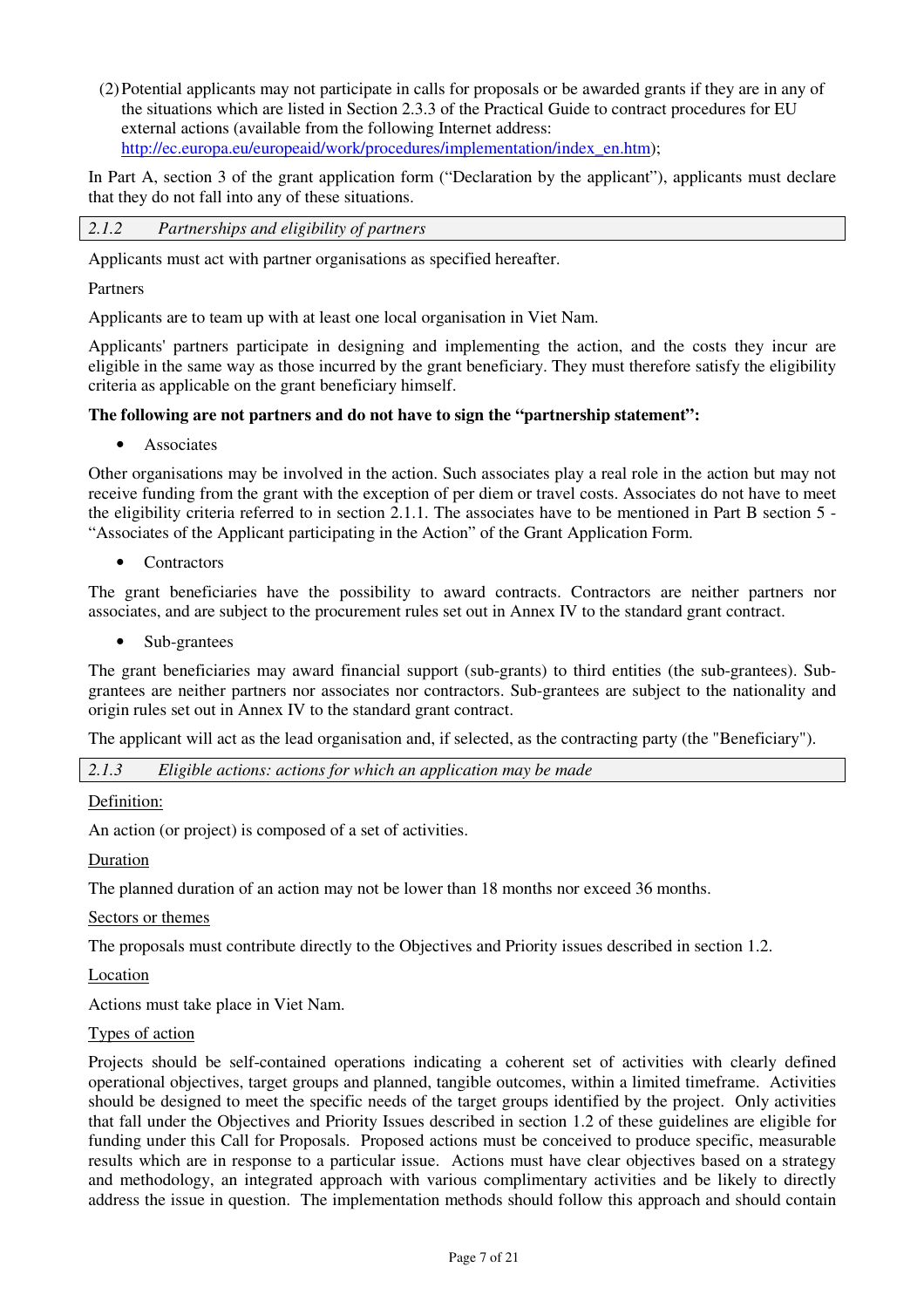objective and verifiable indicators to be defined for each individual activity proposed. Actions will be selected on the basis of their expected results as well as their potential effectiveness. Each action will present its own indicators of performance and success which must be objective and verifiable.

#### Types of activity

All proposed activities should strive to achieve practical results.

The following is a non-exhaustive list of examples of activities that could be envisaged by applicants:

- Training;
- Awareness campaigns ;
- Advocacy actions to increase the awareness of institutions on human rights promotion and respect;
- Drafting of policy or legislation recommendations by civil society representatives as part of a working group in the law-making institutions;
- Publication of manuals, leaflets on best practices related to the priority themes;
- Promoting innovative approaches in addressing human rights issues, *e.g.* following best practices of other countries;
- Facilitating dialogue, consultation and discussion between different stakeholders;
- Opinion surveys and analytical papers if they form part of a wider range of activities.

Other types of activities not listed above could be envisaged. However, kindly note that the following activities will not be allowed and are strictly **ineligible**:

- actions concerned only or mainly with individual sponsorships for participation in workshops, seminars, conferences, congresses;
- actions concerned only or mainly with individual scholarships for studies or training courses;
- study-tours or visits outside of Viet Nam;
- one-off conferences. Conferences can only be funded if they form part of a wider range of activities to be implemented in the lifetime of the action. For these purposes, preparatory activities for a conference and the publication of the proceedings of a conference, do not in themselves constitute such "wider activities";
- actions supporting individual political parties;
- core funding of the applicant or (where relevant) its partners.

#### Sub-granting

In order to support the achievement of the objectives of the action, and in particular where the implementation of the action proposed by the applicant requires financial support to be given to third parties, the applicant may propose awarding sub-grants. However, sub-granting may not be the main purpose of the action and it must be duly justified.

In case where the applicant foresees to award sub-grants, it has to specify in its application the total amount of the grant which may be used for awarding sub-grants as well as the minimum and maximum amount per sub-grant a list with the types of activity which may be eligible for sub-grants must be included in the application, together with the criteria for the selection of the beneficiaries of these sub-grants. The maximum amount of a sub-grant is limited to EUR 10.000 per third party while the total amount which can be awarded as sub-grants to third parties is limited to EUR 100.000.

#### Visibility

Note that the applicant must comply with the objectives and priorities and guarantee the visibility of the EUfinancing (see the Communication and Visibility Manual for EU external actions laid down and published by the European Commission at (see http://ec.europa.eu/europeaid/work/visibility/index\_en.htm).

Number of applications and grants per applicant

An applicant may not submit more than one application under this Call for Proposals.

An applicant may not be awarded more than one grant under this Call for Proposals.

An applicant may at the same time be partner in another application

Partners may take part in more than one application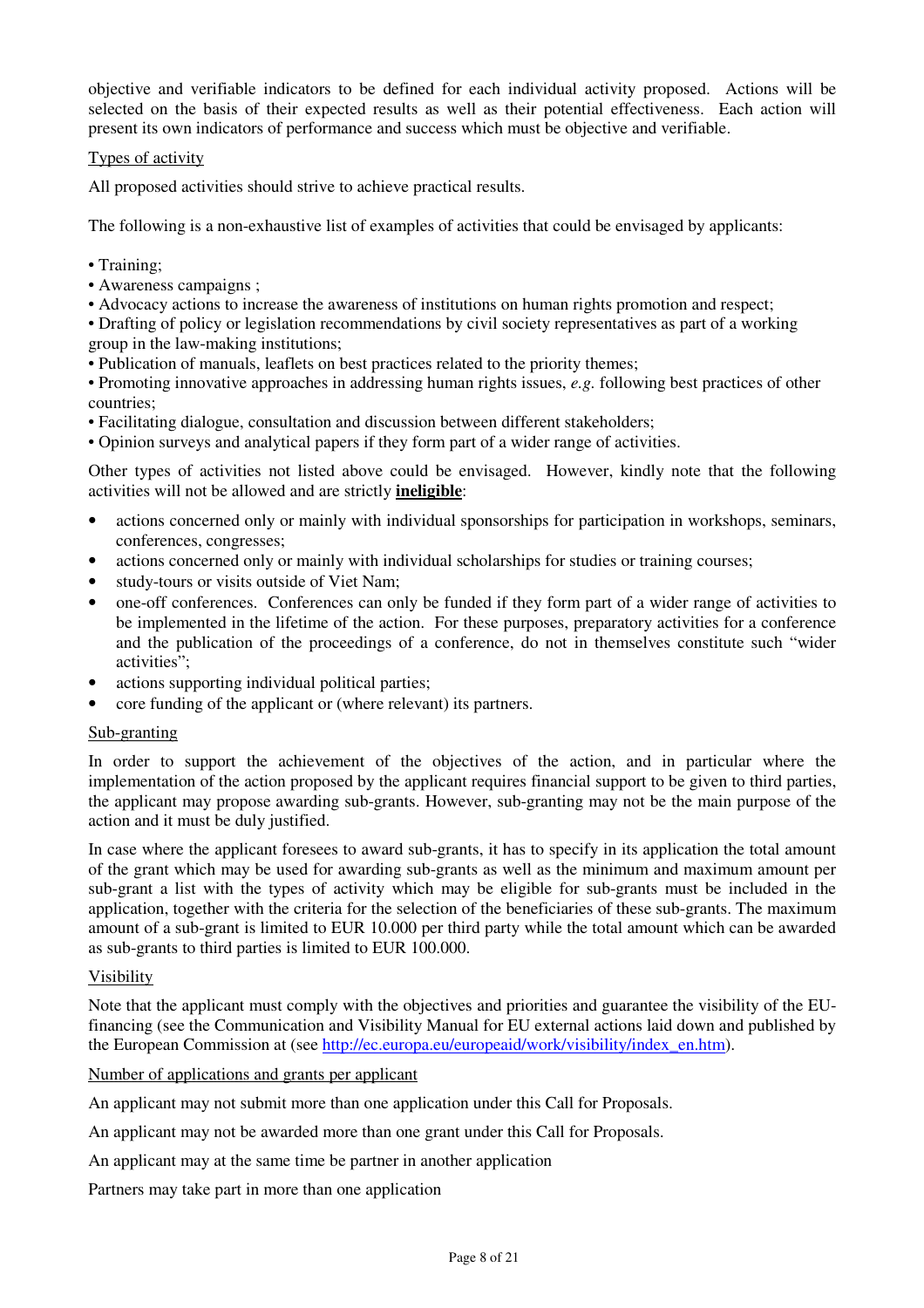#### *2.1.4 Eligibility of costs: costs which may be taken into consideration for the grant*

Only "eligible costs" can be taken into account for a grant. The categories of costs considered as eligible and non-eligible are indicated below. The budget is both a cost estimate and a ceiling for "eligible costs". Note that the eligible costs must be based on real costs based on supporting documents (except for subsistence costs and indirect costs where flat-rate funding applies). Recommendations to award a grant are always subject to the condition that the checking process which precedes the signing of the contract does not reveal problems requiring changes to the budget (for instance arithmetical errors, inaccuracies or unrealistic costs and other ineligible costs). The checks may give rise to requests for clarification and may lead the Contracting Authority to impose modifications or reductions to address such mistakes or inaccuracies. The amount of the grant and the percentage of the EU co-financing as a result of these corrections may not be increased.

It is therefore in the applicant's interest to provide a **realistic and cost-effective budget**.

#### Eligible direct costs

To be eligible under the Call for Proposals, costs must comply with the provisions of Article 14 of the General Conditions to the Standard Grant Contract (see Annex G of the Guidelines).

#### Contingency reserve

A contingency reserve not exceeding 5% of the estimated direct eligible costs may be included in the Budget of the Action. It can only be used with the **prior written authorisation** of the Contracting Authority.

#### Eligible indirect costs (overheads)

The indirect costs incurred in carrying out the action may be eligible for flat-rate funding fixed at not more than 7% of the estimated total eligible direct costs. Indirect costs are eligible provided that they do not include costs assigned to another heading of the budget of the standard grant contract. The applicant may be asked to justify the requested percentage before contracting. However, once the flat-rate has been fixed in the special conditions of the standard grant contract, no supporting documents need to be provided.

If the applicant is in receipt of an operating grant financed from the EU, no indirect costs may be claimed within the proposed budget for the action.

#### Contributions in kind

Contributions in kind are not allowed. Contributions in kind are not considered actual expenditure and are not eligible costs. The contributions in kind may not be treated as co-financing by the Beneficiary.

Notwithstanding the above, if the description of the action as proposed by the Beneficiary foresees the contributions in kind, such contributions have to be provided.

#### Ineligible costs

The following costs are not eligible:

- debts and debt service charges
- provisions for losses or potential future liabilities;
- interest owed;
- costs declared by the beneficiary and covered by another action or work programme;
- purchases of land or buildings, except where necessary for the direct implementation of the action, in which case ownership must be transferred to the final beneficiaries and/or local partners, at the latest by the end of the action;
- currency exchange losses;
- taxes, including VAT. Nevertheless, these may be considered as part of the estimated total accepted costs of the action for the purpose of co-financing where the Beneficiary (or the Beneficiary's partners) can prove it cannot reclaim them. In such cases, the cost should be included in the Budget under the heading "taxes". Please note however that for the purpose of co-financing, taxes are the only ineligible costs that will be considered within the total accepted costs of the action. Information on taxes can be found in Annex J to these Guidelines;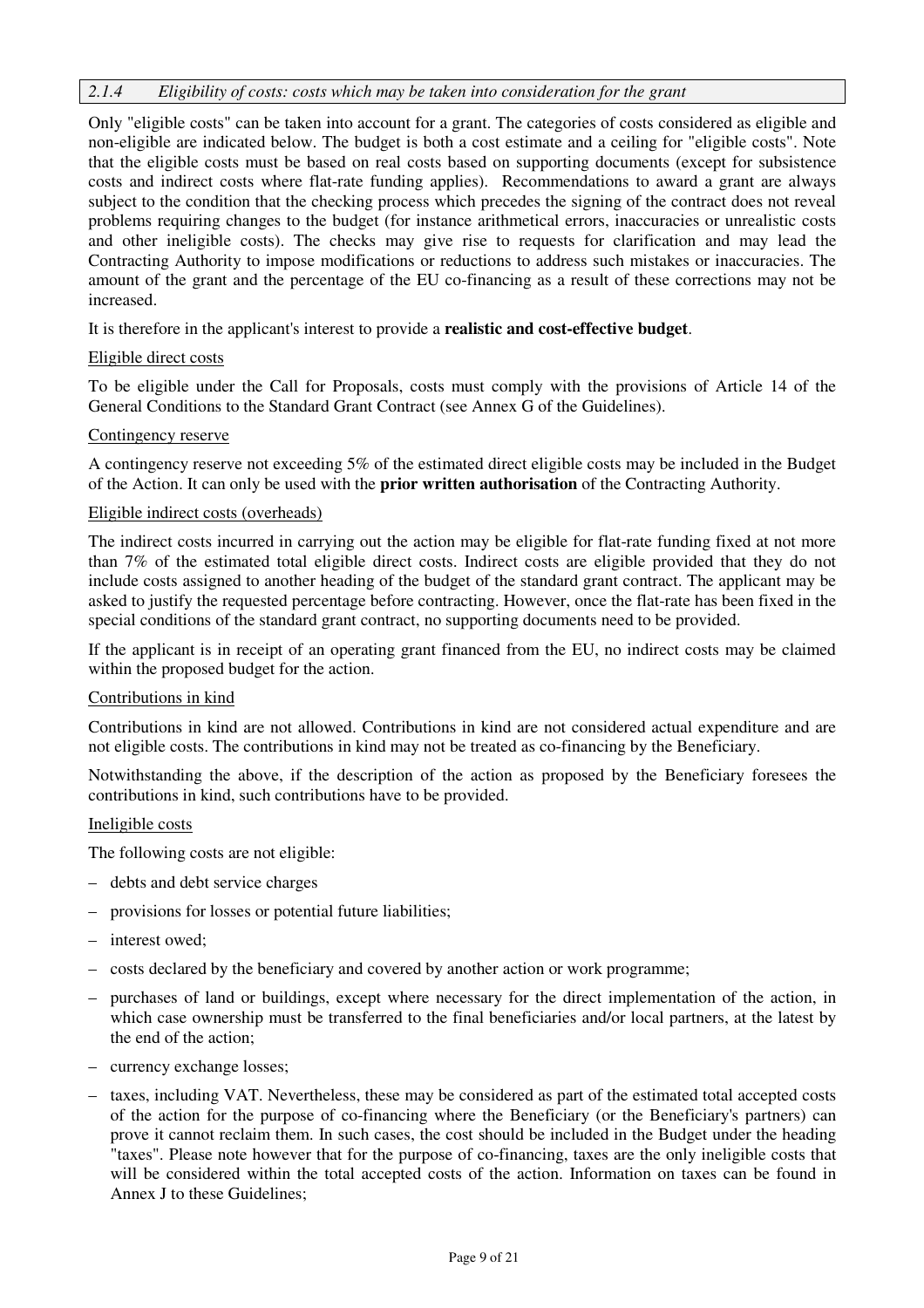– credit to third parties.

## **2.2 HOW TO APPLY AND THE PROCEDURES TO FOLLOW**

Prior registration in PADOR for this Call for Proposals is obligatory.

**-** Phase 1, concept note: Registration in PADOR is obligatory for the applicants of grants above EUR 25 000.

Registration is optional but recommended for:

- applicants of grants of EUR 25 000 or less;
- their partners
- Phase 2, full proposal: Registration in PADOR is obligatory for all pre-selected applicants and all their partners.

PADOR is an on-line database in which organisations register themselves and update regularly their data, through the Europeaid website: http://ec.europa.eu/europeaid/work/onlineservices/pador/index\_en.htm

Before starting the registration of your organisation in PADOR, please read the "Quick guide" available on the website. It explains the registration process.

You have to indicate on the paper version of the proposal the EuropeAid ID (EID). To get this identification, your organisation must register, save and "sign" (committing your responsibility) in PADOR obligatory data (on each screen the fields written in orange) and the related documents (see section 2.4).

Notwithstanding the above, if the organisation is in a situation where it is impossible to register in PADOR, it shall submit a justification proving that such impossibility is of a general nature and goes beyond the control of the applicant and or its partner(s). In this case, the applicant and/or the partners concerned shall complete the "PADOR off-line form"8 in annex of these Guidelines and send it by the submission deadline along with the application to the address indicated in sections 2.2.2 and 2.2.6. Subsequently, the registration in PADOR will be initiated by the European Commission. If, at a later stage, the organisation wishes to update itself its data, an access request will have to be sent to the PADOR helpdesk.

All questions related to the registration in PADOR should be addressed to the PADOR helpdesk at: Europeaid-pador@ec.europa.eu.

## 2.2.1 Concept Note content

Applications must be submitted in accordance with the instructions on the Concept Note included in the Grant Application Form annexed to these Guidelines (Annex A).

Applicants must apply in English.

 $\overline{a}$ 

In the Concept note, the applicants must only provide an estimate of the amount of contribution requested from the Contracting Authority. Only the applicants invited to submit a full application in the second phase will be required to present a detailed budget. The elements assessed on the basis of the concept note may not be modified by the applicant in the full application form. The EU contribution may not vary from the initial estimate by more than 20%. The applicant is free to adapt the percentage of co-financing required within the minimum and maximum amount and percentages of co-financing, as laid down in the present Guidelines under section 1.3.

Any error or major discrepancy related to the points listed in the instructions on the Concept Note may lead to the rejection of the Concept Note.

Clarifications will only be requested when information provided is unclear, thus preventing the Contracting Authority from conducting an objective assessment.

Hand-written Concept Notes will not be accepted.

Please note that only the Concept Note form will be evaluated. It is therefore of utmost importance that this document contain ALL relevant information concerning the action. No additional annexes should be sent.

<sup>8</sup> Which corresponds to Sections 3 and 4 of Part B of the application form.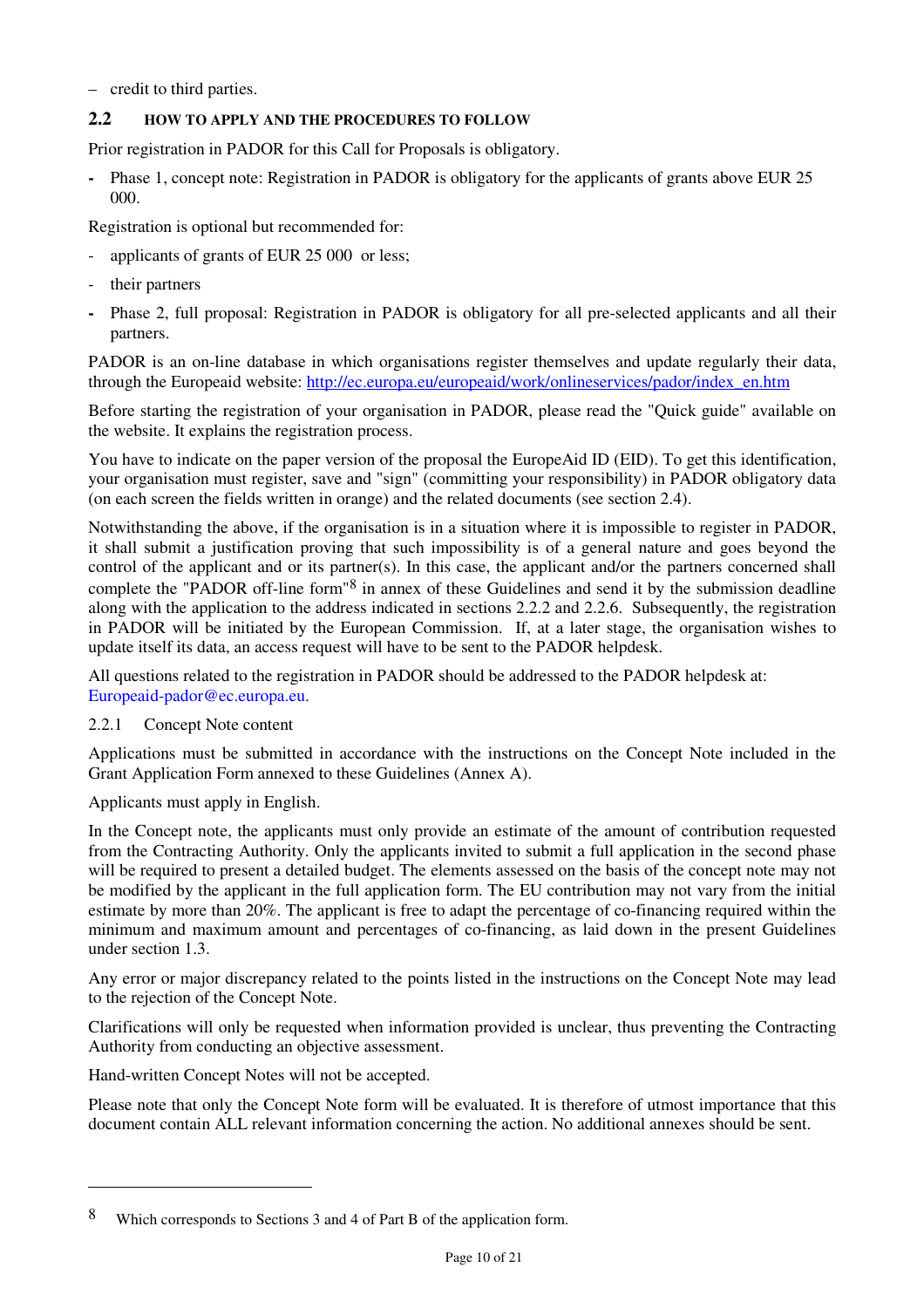#### 2.2.2 Where and how to send concept notes

The Concept note together with the Checklist for the Concept Note (Part A section 2 of the grant application form) and the Declaration by the applicant for the Concept Note (Part A section 3 of the grant application form) must be submitted in one original and three copies in A4 size, each bound.

Concept Notes must be submitted as well in electronic format (CD-Rom). The electronic format must contain exactly the same application as the paper version enclosed.

Where an applicant sends several different concept notes (if allowed to do so by the Guidelines of the Call), each one must be sent separately.

The outer envelope must bear the reference number and the title of the call for proposals, together with [the lot number and title] the full name and address of the applicant, and the words "Not to be opened before the opening session" and "Không được mở trước khi mở thầu".

Concept Notes must be submitted in a sealed envelope by registered mail, private courier service or by handdelivery (a signed and dated certificate of receipt will be given to the deliverer) at the address below:

#### Postal address

Delegation of the European Union to Viet Nam For the kind attention of the Head of the Finance, Contracts and Audit (FCA) section  $17<sup>th</sup>$ -18<sup>th</sup> floor, Pacific Place Office Building (OB) 83B Ly Thuong Kiet street Ha Noi S.R. of Viet Nam

Address for hand delivery or by private courier service

Delegation of the European Union to Viet Nam For the kind attention of the Head of the Finance, Contracts and Audit (FCA) section  $17<sup>th</sup>$ -18<sup>th</sup> floor, Pacific Place Office Building (OB) 83B Ly Thuong Kiet street Ha Noi S.R. of Viet Nam

Concept Notes sent by any other means (e.g. by fax or by e-mail) or delivered to other addresses will be rejected.

#### **Applicants must verify that their Concept Note is complete using the Checklist for Concept Note (Part A section 2 of the grant application form). Incomplete concept notes may be rejected.**

2.2.3 Deadline for submission of the Concept Notes

The deadline for the submission of Concept Note is 21 December 2011 as evidenced by the date of dispatch, the postmark or the date of the deposit slip. In the case of hand-deliveries, the deadline for receipt is at 16:30 hrs as evidenced by the signed and dated receipt. Any Concept Note submitted after the deadline will automatically be rejected.

However, for reasons of administrative efficiency, the Contracting Authority may reject any Concept Note received after the effective date of approval of the Concept note evaluation (see indicative calendar under section 2.5.2)

2.2.4 Further information for Concept Note

Questions may be sent by e-mail no later than 21 days before the deadline for the submission of concept notes to the below address(es), indicating clearly the reference of the Call for Proposals:

E-mail address: delegation-vietnam-eidhr@eeas.europa.eu

The Contracting Authority has no obligation to provide further clarifications after this date.

Replies will be given no later than 11 days before the deadline for the submission of concept notes.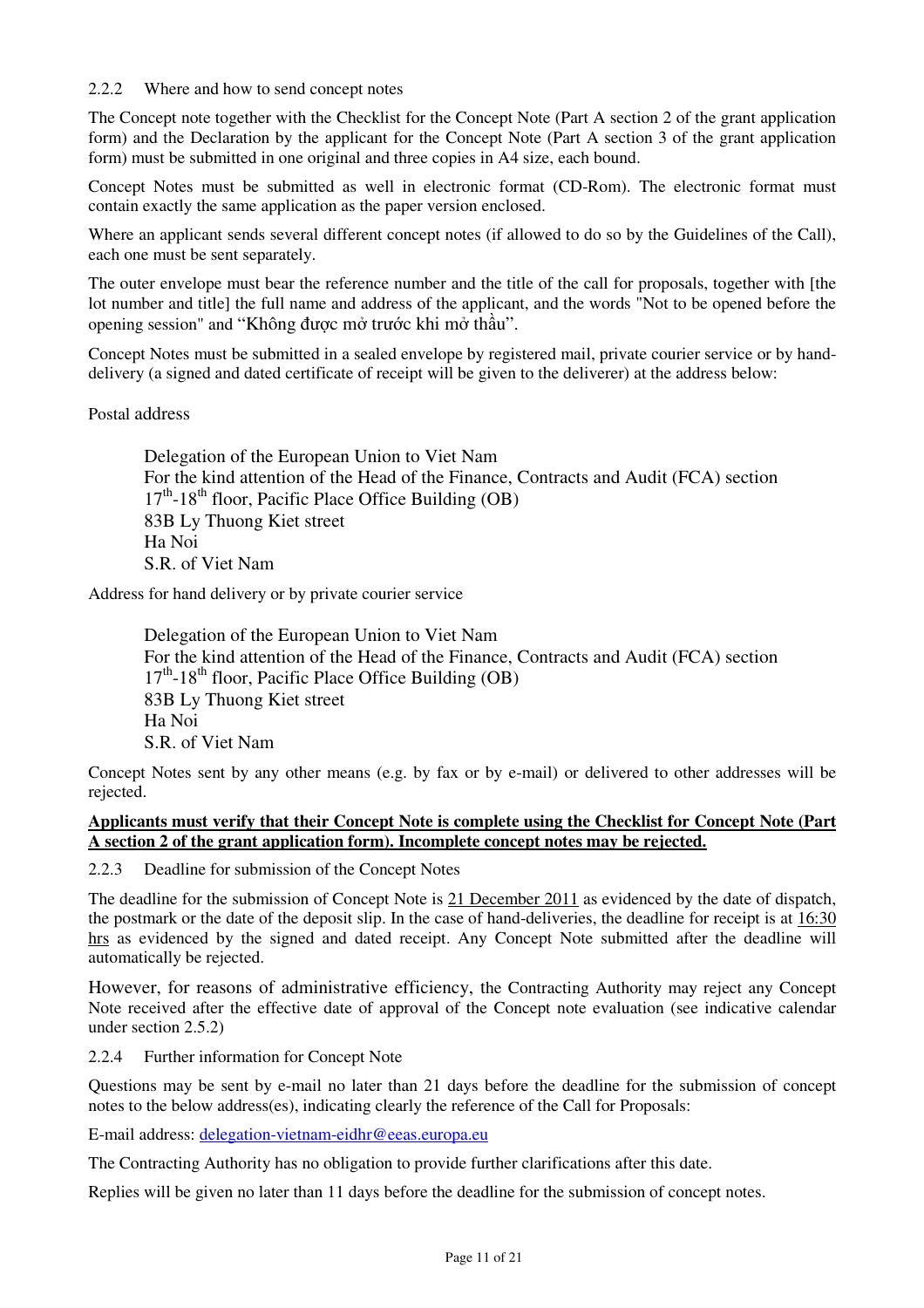In the interest of equal treatment of applicants, the Contracting Authority cannot give a prior opinion on the eligibility of an applicant, a partner, an action or specific activities.

Questions that may be relevant to other applicants, together with the answers as well as other important notices to applicants during the course of the evaluation procedure, may be published on the internet at the EuropeAid web site https://webgate.ec.europa.eu/europeaid/online-services/index.cfm?do=publi.welcome as the need arises. It is therefore highly recommended to regularly consult the abovementioned website in order to be informed of the questions and answers published.

All questions related to PADOR registration should be addressed to the PADOR help desk:

Europeaid-pador@ec.europa.eu

#### 2.2.5 Full Application form

Applicants invited to submit a full application form following the pre-selection of the Concept Note must do so by using the Part B of the application form annexed to these Guidelines (Annex A). Applicants should keep strictly to the format of the application form and fill in the paragraphs and the pages in order.

The elements assessed on the basis of the concept note cannot be modified by the applicant in the full application form. The EU contribution may not vary from the initial estimate by more than 20%, while the applicant is free to adapt the percentage of co-financing required within the minimum and maximum amount and percentages of co-financing, as laid down in these Guidelines under section 1.3.

Applicants must submit their applications in the same language as their concept note.

Please complete the full application form carefully and as clearly as possible so that it can be assessed properly.

Any error related to the points listed in the Checklist (Part B, Section 6 of the Grant Application form) or any major inconsistency in the full application form (e.g. the amounts mentioned in the budget worksheets are inconsistent) may lead to the rejection of the application.

Clarifications will only be requested when information provided is unclear, thus preventing the Contracting Authority from conducting an objective assessment.

Hand-written applications will not be accepted.

Please note that only the full application form and the published annexes which have to be filled in (budget, logical framework) will be transmitted to the evaluators and assessors. It is therefore of utmost importance that these documents contain ALL relevant information concerning the action. No supplementary annexes should be sent.

#### 2.2.6 Where and how to send the Full Application form

Applications must be submitted in a sealed envelope by registered mail, private courier service or by handdelivery (a signed and dated certificate of receipt will be given to the deliverer) at the address below:

Postal address

Delegation of the European Union to Viet Nam For the kind attention of the Head of the Finance, Contracts and Audit (FCA) section  $17<sup>th</sup>$ -18<sup>th</sup> floor, Pacific Place Office Building (OB) 83B Ly Thuong Kiet street Ha Noi S.R. of Viet Nam

Address for hand delivery and by private courier service

Delegation of the European Union to Viet Nam For the kind attention of the Head of the Finance, Contracts and Audit (FCA) section  $17<sup>th</sup>$ -18<sup>th</sup> floor, Pacific Place Office Building (OB) 83B Ly Thuong Kiet street Ha Noi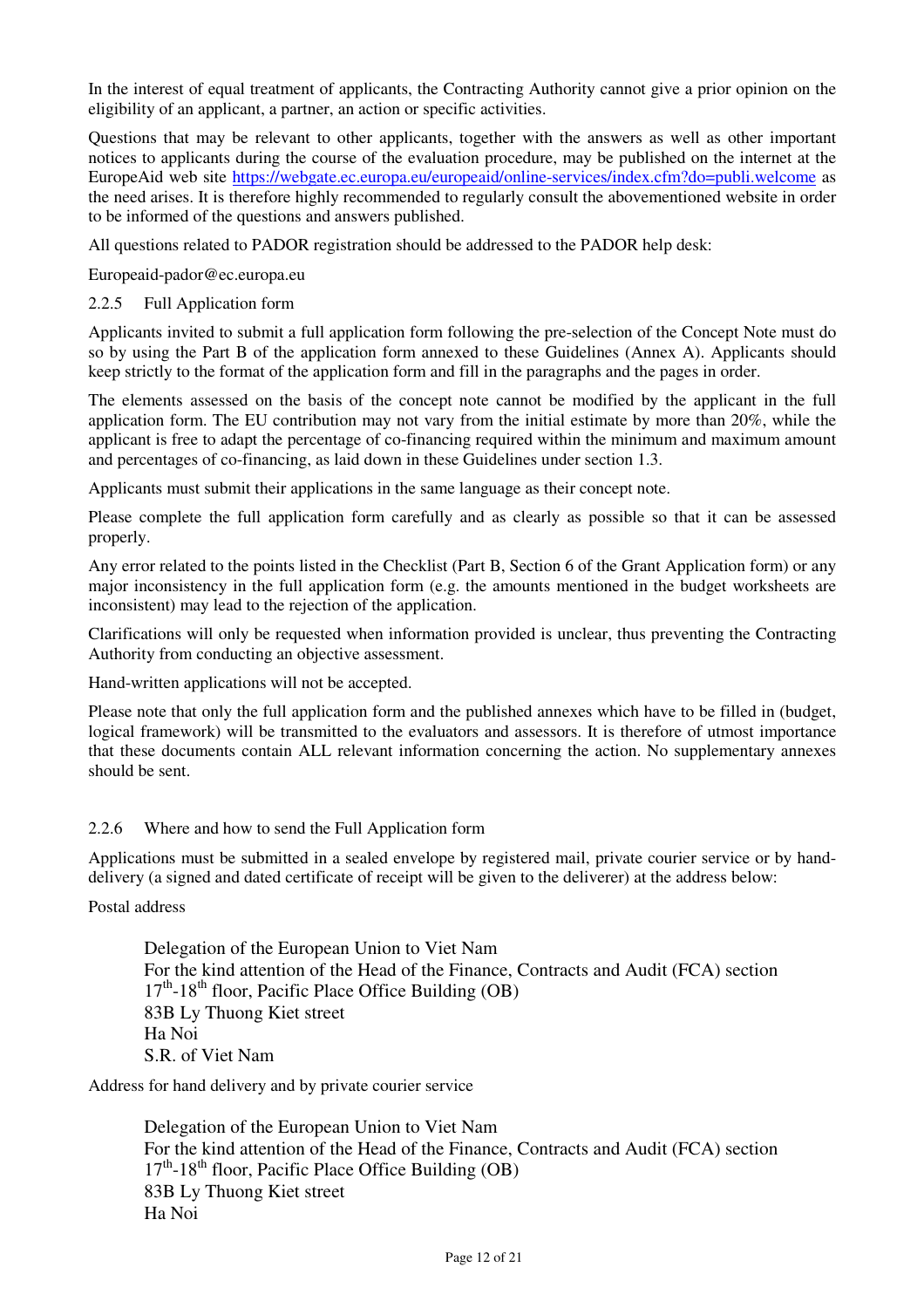### S.R. of Viet Nam

Applications sent by any other means (e.g. by fax or by e-mail) or delivered to other addresses will be rejected.

Applications must be submitted in one original and three copies in A4 size, each bound. The full application form, budget and logical framework must also be supplied in electronic format (CD-Rom) in a separate and unique file (e.g. the full application form must not be split into several different files). The electronic format must contain exactly the same application as the paper version.

The Checklist (Section 6 of Part B of the grant application form) and the Declaration by the applicant (Section 7 of Part B of the grant application form) must be stapled separately and enclosed in the envelope

The outer envelope must bear the reference number and the title of the Call for Proposals, together with the number and title of the lot the full name and address of the applicant, and the words "Not to be opened before the opening session" and "Không được mở trước khi mở thầu".

Applicants must verify that their application is complete using the checklist (Section 6 of Part B of the grant application form). Incomplete applications may be rejected.

#### 2.2.7 Deadline for submission of the Full Application form

The deadline for the submission of applications will be indicated in the letter sent to the applicants whose application has been preselected.

However, for reasons of administrative efficiency, the Contracting Authority may reject any application received after the effective date of approval of evaluation report for full applications (see indicative calendar under Section 2.5.2)

#### 2.2.8 Further information for the Full Application form

Questions may be sent by e-mail [or by fax] no later than 21 days before the deadline for the submission of applications to the addresses listed below, indicating clearly the reference of the Call for Proposals:

E-mail address: delegation-vietnam-eidhr@eeas.europa.eu

Contracting Authority has no obligation to provide further clarifications after this date.

Replies will be given no later than 11 days before the deadline for the submission of applications.

In the interest of equal treatment of applicants, the Contracting Authority cannot give a prior opinion on the eligibility of an applicant, a partner or an action.

Questions that may be relevant to other applicants, together with the answers, will be published on the internet at website https://webgate.ec.europa.eu/europeaid/onlineservices/index.cfm?do=publi.welcome

 It is therefore highly recommended to regularly consult the abovementioned website in order to be informed of the questions and answers published.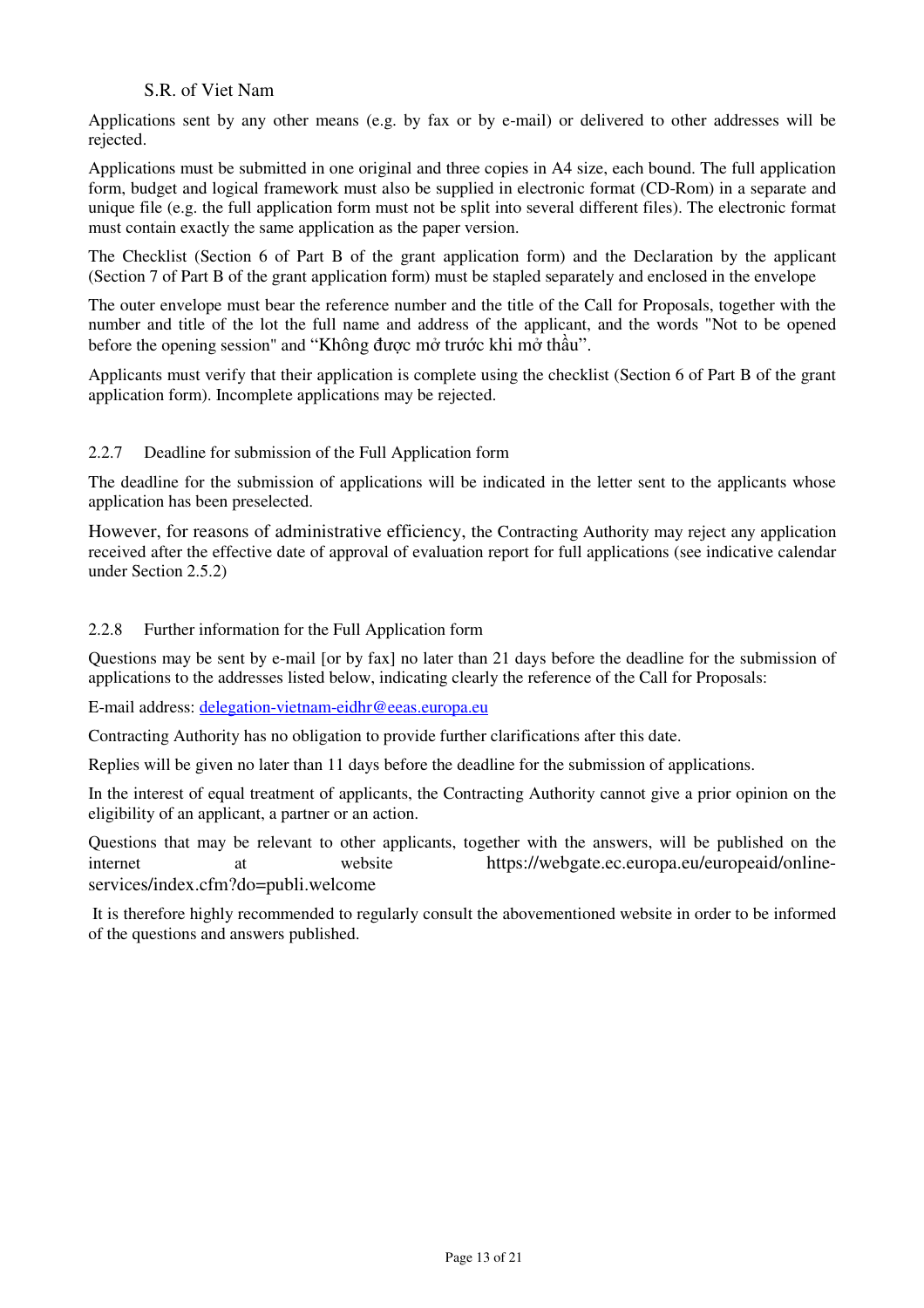#### **2.3 EVALUATION AND SELECTION OF APPLICATIONS**

Applications will be examined and evaluated by the Contracting Authority with the possible assistance of external assessors. All actions submitted by applicants will be assessed according to the following steps and criteria.

If the examination of the application reveals that the proposed action does not meet the eligibility criteria stated in paragraph 2.1.3, the application shall be rejected on this sole basis.

## **(1) STEP 1: OPENING & ADMINISTRATIVE CHECKS AND CONCEPT NOTE EVALUATION**

The following will be assessed:

- The submission deadline has been respected. If the deadline has not been respected the application will automatically be rejected.
- The Concept Note satisfies all the criteria specified in points 1-5 of the Checklist (Section 2 of Part A of the grant application form). If any of the requested information is missing or is incorrect, the application may be rejected on that **sole** basis and the application will not be evaluated further.

The evaluation of the Concept Notes that have passed the first administrative check will cover the relevance and design of the action.

The Concept Note will be given an overall score out of 50 points in accordance with the breakdown provided in the Evaluation Grid below. The evaluation shall also verify the compliance with instructions provided in the guidance for Concept Note.

The evaluation criteria are divided into headings and subheadings. Each subheading will be given a score between 1 and 5 in accordance with the following assessment categories:  $1 = \text{very poor}; 2 = \text{poor}; 3 =$ adequate;  $4 = \text{good}$ ;  $5 = \text{very good}$ .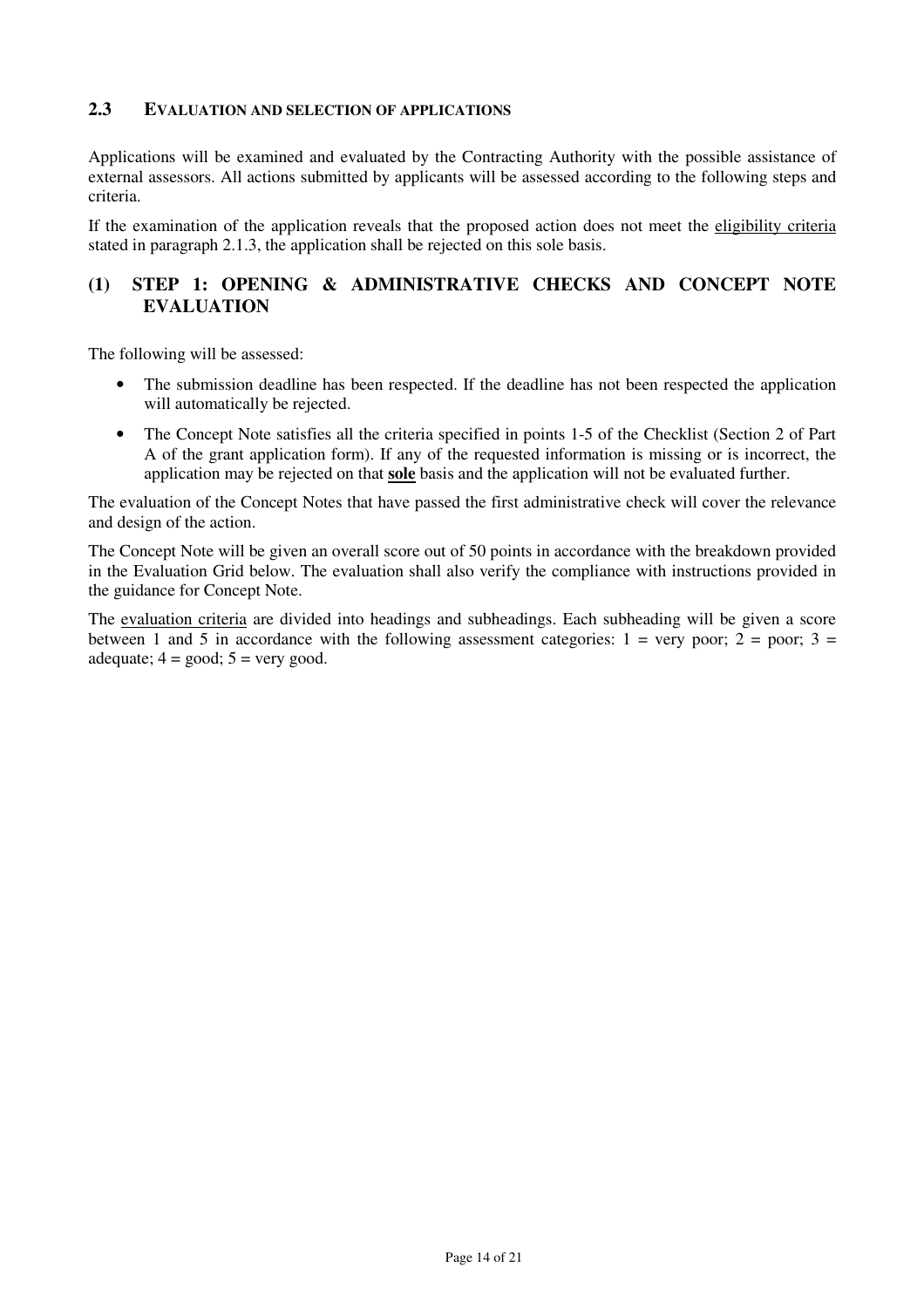**Scores** 

| 1. Relevance of the action                                                                                                                                                                                                                                                                                                                              | Sub-score | 30        |
|---------------------------------------------------------------------------------------------------------------------------------------------------------------------------------------------------------------------------------------------------------------------------------------------------------------------------------------------------------|-----------|-----------|
| 1.1 How relevant is the proposal to the objectives and priorities of the Call for Proposals?*                                                                                                                                                                                                                                                           | $5x2**$   |           |
| 1.2 How relevant to the particular needs and constraints of the target country(ies) or<br>region(s) is the proposal? (including synergy with other EU initiatives and avoidance<br>of duplication)                                                                                                                                                      | $5x2*$    |           |
| 1.3 How clearly defined and strategically chosen are those involved (final beneficiaries,<br>target groups)? Have their needs been clearly defined and does the proposal address<br>them appropriately?                                                                                                                                                 | 5         |           |
| 1.4 Does the proposal contain specific added-value elements, such as environmental<br>issues, promotion of gender equality and equal opportunities, needs of disabled<br>people, rights of minorities and rights of indigenous peoples, or innovation and best<br>practices and the other additional elements indicated under 1.2. of these guidelines? | 5         |           |
| 2. Design of the action                                                                                                                                                                                                                                                                                                                                 | Sub-score | <b>20</b> |
| 2.1 How coherent is the overall design of the action?                                                                                                                                                                                                                                                                                                   | $5x2**$   |           |
| In particular, does it reflect the analysis of the problems involved, take into account<br>external factors and relevant stakeholders?                                                                                                                                                                                                                  |           |           |
| 2.2 Is the action feasible and consistent in relation to the objectives and expected results?                                                                                                                                                                                                                                                           | $5x2**$   |           |

### **TOTAL SCORE 50**

\* Note: A score of 5 (very good) will only be allocated if the proposal specifically addresses more than the required minimum number of priorities as indicated in Section 1.2 (Objectives of the programme) of these guidelines.

\*\* the scores are multiplied by 2 because of their importance

Once all Concept Notes have been assessed, a list will be established with the proposed actions ranked according to their total score.

First, only the Concept Notes which have been given a score of a minimum of 30 points will be considered for pre-selection.

Secondly, the list of Concept Notes will be reduced in accordance to the ranking to those whose sum of requested contributions amounts to EUR 1,200,000 the available budget for this Call for Proposals, taking into account the indicative financial envelope.

Following the Concept Note evaluation, the Contracting Authority will send a letter to all applicants, indicating whether their application was submitted prior to the deadline, informing them of the reference number they have been allocated and whether the Concept Note were evaluated and the results of that evaluation. The preselected applicants will subsequently be invited to submit full applications.

## **(2) STEP 2: EVALUATION OF THE FULL APPLICATION**

First, the following will be assessed:

- Te submission deadline has been respected. If the deadline has not been respected the application will automatically be rejected.
- The full application form satisfies all the criteria specified in points 1-8 of the Checklist (Section 6 of Part B of the grant application form). If any of the requested information is missing or is incorrect, the application may be rejected on that **sole** basis and the application will not be evaluated further.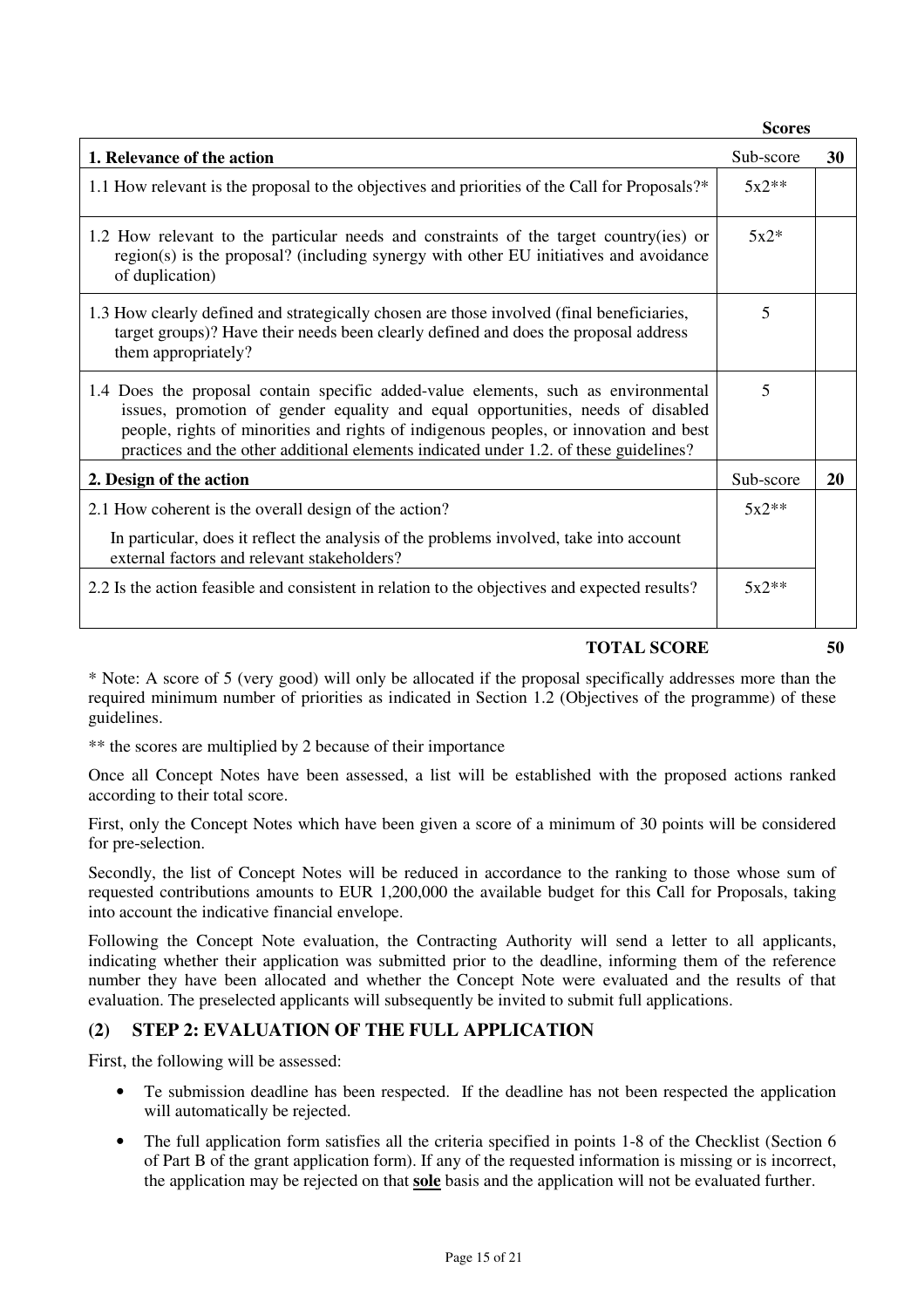An evaluation of the quality of the applications, including the proposed budget, and of the capacity of the applicant and its partners, will be subsequently carried out in accordance with the evaluation criteria set out in the Evaluation Grid included below. There are two types of evaluation criteria: selection and award criteria.

**The selection criteria** are intended to help evaluate the applicants' financial and operational capacity to ensure that they:

- have stable and sufficient sources of finance to maintain their activity throughout the period during which the action is being carried out and, where appropriate, to participate in its funding;
- have the management capacity, professional competencies and qualifications required to successfully complete the proposed action. This also applies to any partners of the applicant.

**The award criteria** allow the quality of the applications submitted to be evaluated in relation to the set objectives and priorities, and grants to be awarded to actions which maximise the overall effectiveness of the Call for Proposals. They enable the selection of applications which the Contracting Authority can be confident will comply with its objectives and priorities. They cover such aspects as the relevance of the action, its consistency with the objectives of the Call for Proposals, quality, expected impact, sustainability and cost-effectiveness.

#### *Scoring:*

The evaluation criteria are divided into sections and subsections. Each subsection will be given a score between 1 and 5 in accordance with the following guidelines:  $1 = \text{very poor}$ ;  $2 = \text{poor}$ ;  $3 = \text{adequate}$ ;  $4 = \text{ceque}$ good;  $5 = \text{very good.}$ 

#### **Evaluation Grid**

| <b>Section</b>                                                                                                                                                           |   |  |
|--------------------------------------------------------------------------------------------------------------------------------------------------------------------------|---|--|
| 1. Financial and operational capacity                                                                                                                                    |   |  |
| 1.1 Do the applicant and, if applicable, partners have sufficient experience of project<br>management?                                                                   | 5 |  |
| 1.2 Do the applicant and, if applicable partners have sufficient technical expertise? (notably<br>knowledge of the issues to be addressed.)                              |   |  |
| 1.3 Do the applicant and, if applicable, partners have sufficient management capacity?<br>(including staff, equipment and ability to handle the budget for the action)?  |   |  |
| 1.4 Does the applicant have stable and sufficient sources of finance?                                                                                                    | 5 |  |
| 2. Relevance of the action                                                                                                                                               |   |  |
| Score transferred from the Concept Note evaluation                                                                                                                       |   |  |
| 3. Effectiveness and feasibility of the action                                                                                                                           |   |  |
| 3.1 Are the activities proposed appropriate, practical, and consistent with the objectives and<br>expected results?                                                      | 5 |  |
| 3.2 Is the action plan clear and feasible?                                                                                                                               | 5 |  |
| 3.3 Does the proposal contain objectively verifiable indicators for the outcome of the action?<br>Is evaluation foreseen?                                                |   |  |
| 3.4 Is the partners' level of involvement and participation in the action satisfactory?                                                                                  | 5 |  |
| 4. Sustainability of the action                                                                                                                                          |   |  |
| 4.1 Is the action likely to have a tangible impact on its target groups?                                                                                                 | 5 |  |
| 4.2 Is the proposal likely to have multiplier effects? (Including scope for replication and<br>extension of the outcome of the action and dissemination of information.) |   |  |
| 4.3 Are the expected results of the proposed action sustainable:                                                                                                         | 5 |  |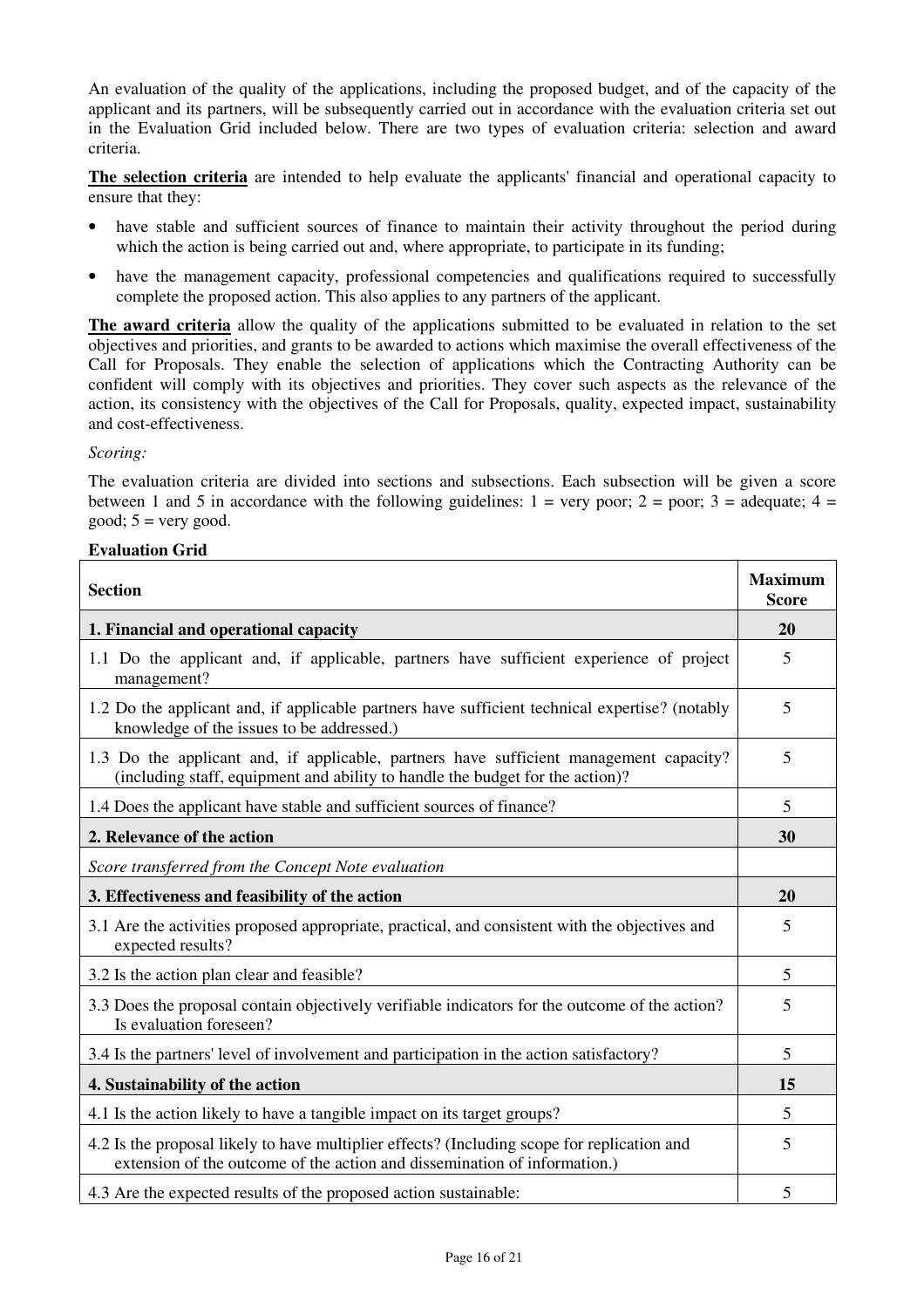| - financially (how will the activities be financed after the funding ends?)<br>- institutionally (will structures allowing the activities to continue be in place at the end<br>of the action? Will there be local "ownership" of the results of the action?)                    |        |  |
|----------------------------------------------------------------------------------------------------------------------------------------------------------------------------------------------------------------------------------------------------------------------------------|--------|--|
| - at policy level (where applicable) (what will be the structural impact of the action —<br>e.g. will it lead to improved legislation, codes of conduct, methods, etc?)<br>- environmentally (if applicable) (will the action have a negative/positive<br>environmental impact?) |        |  |
| 5. Budget and cost-effectiveness of the action                                                                                                                                                                                                                                   |        |  |
| 5.1 Are the activities appropriately reflected in the budget?                                                                                                                                                                                                                    | $5x2*$ |  |
| 5.2 Is the ratio between the estimated costs and the expected results satisfactory?                                                                                                                                                                                              |        |  |
| <b>Maximum total score</b>                                                                                                                                                                                                                                                       |        |  |

\*the scores are multiplied by 2 because of their importance

*Note on Section 1. Financial and operational capacity* 

If the score is less than 12 points for section 1, the application will be rejected.

#### *Provisional selection*

 $\overline{a}$ 

Following the evaluation, a table listing the applications ranked according to their score and within the available financial envelope will be established as well as a reserve list following the same criteria.

## **(3) STEP 3: VERIFICATION OF ELIGIBILITY OF THE APPLICANT AND PARTNERS**

The eligibility verification, based on the supporting documents requested by the Contracting Authority (see Section 2.4) will only be performed for the applications that have been provisionally selected according to their score and within the available financial envelope.

- The Declaration by the applicant (Section 7 of Part B the grant application form) will be crosschecked with the supporting documents provided by the applicant. Any missing supporting document or any incoherence between the Declaration by the applicant and the supporting documents may lead to the rejection of the application on that sole basis.
- The eligibility of the applicant, the partners, and the action will be verified according to the criteria set out in Sections 2.1.1, 2.1.2 and 2.1.3.

Following the above analysis and if necessary, any rejected application will be replaced by the next best placed application in the reserve list that falls within the available financial envelope, which will then be examined for the eligibility of its applicant and the partners.

## **2.4 SUBMISSION OF SUPPORTING DOCUMENTS FOR PROVISIONALLY SELECTED APPLICATIONS**

Applicants who have been provisionally selected or listed under the reserve list will be informed in writing by the Contracting Authority. They will be requested to supply the following documents in order to allow the Contracting Authority to verify the eligibility of the applicants and their partners:  $9$ 

Supporting documents may/must be provided through PADOR, see Section 2.2.

<sup>9</sup> No supporting document will be requested for applications for a grant not exceeding EUR 25 000.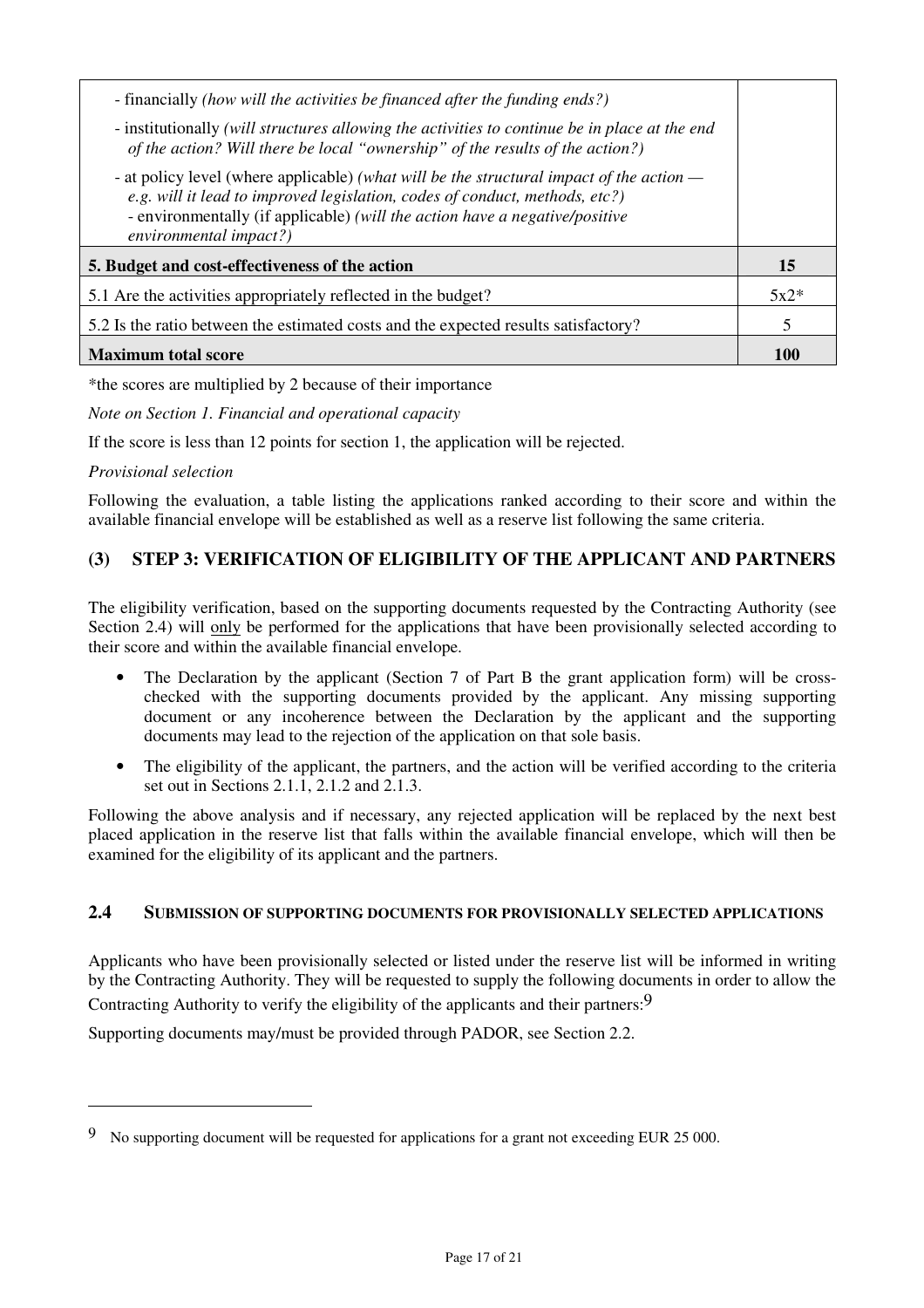- 1. The statutes or articles of association of the applicant organisation<sup>10</sup> and of each partner organisation<sup>11</sup>. Where the Contracting Authority has recognized the applicant's eligibility for another call for proposals under the same budget line within 2 years before the deadline for receipt of applications, the applicant may submit, instead of its statutes, copy of the document proving the eligibility of the applicant in a former Call (e.g.: copy of the special conditions of a grant contract received during the reference period), unless a change in its legal status has occurred in the meantime.<sup>12</sup> This obligation does not apply to international organisations which have signed a framework agreement with the European Commission. A list of the relevant framework agreements is available at the following address: http://ec.europa.eu/europeaid/work/procedures/financing/international\_organisations/other\_international organisations/index\_en.htm
- 2. Copy of the applicant's latest accounts (the profit and loss account and the balance sheet for the previous financial year for which the accounts have been closed)<sup>13</sup>.
- 3. Legal entity sheet (see annex D of these Guidelines) duly completed and signed by the applicant, accompanied by the justifying documents which are requested therein. If the applicant has already signed a contract with the Contracting Authority, instead of the legal entity sheet and its supporting documents the legal entity number may be provided, unless a change in its legal status occurred in the meantime.
- 4. A financial identification form conforming to the model attached at Annex E of these Guidelines, certified by the bank to which the payments will be made. This bank must be located in the country where the applicant is registered. If the applicant has already signed a contract with the European Commission or where the European Commission has been in charge of the payments of a contract, a copy of the previous financial identification form may be provided instead, unless a change in its bank account occurred in the meantime.

Where the requested supporting documents are not uploaded in PADOR they must be supplied in the form of originals, photocopies or scanned versions (i.e. showing legible stamps, signatures and dates) of the said originals.

Where such documents are not in one of the official languages of the European Union, a translation into English of the relevant parts of these documents, proving the applicant's eligibility, must be attached and will prevail for the purpose of analysing the application.

Where these documents are in an official language of the European Union other than in English, it is **strongly** recommended, in order to facilitate the evaluation, to provide a translation of the relevant parts of the documents, proving the applicant's eligibility, in English.

If the abovementioned supporting documents are not provided before the deadline indicated in the request for supporting documents sent to the applicant by the Contracting Authority, the application may be rejected.

Based on the verification of the supporting documents by the Evaluation Committee it will make a final recommendation to the Contracting Authority which will decide on the award of grants.

## **2.5 NOTIFICATION OF THE CONTRACTING AUTHORITY'S DECISION**

#### *2.5.1 Content of the decision*

 $\overline{a}$ 

Applicants will be informed in writing of the Contracting Authority's decision concerning their application and, in case of rejections, the reasons for the negative decision.

<sup>&</sup>lt;sup>10</sup> Where the applicant and/or (a) partner(s) is a public body created by a law, a copy of the said law must be provided

<sup>11</sup> Where Council of Europe Convention n. 124 on the Recognition of the Legal Personality of International Non-Governmental Organisations is applied please refer to footnote n. 9.

<sup>&</sup>lt;sup>12</sup> To be inserted only where the eligibility conditions have not changed from one call for proposals to the other.

 $13$  This obligation does not apply to natural persons who have received a scholarship, nor to public bodies nor to international organisations. It does not apply either when the accounts are in practice the same documents as the external audit report already provided pursuant to Section 2.4.2.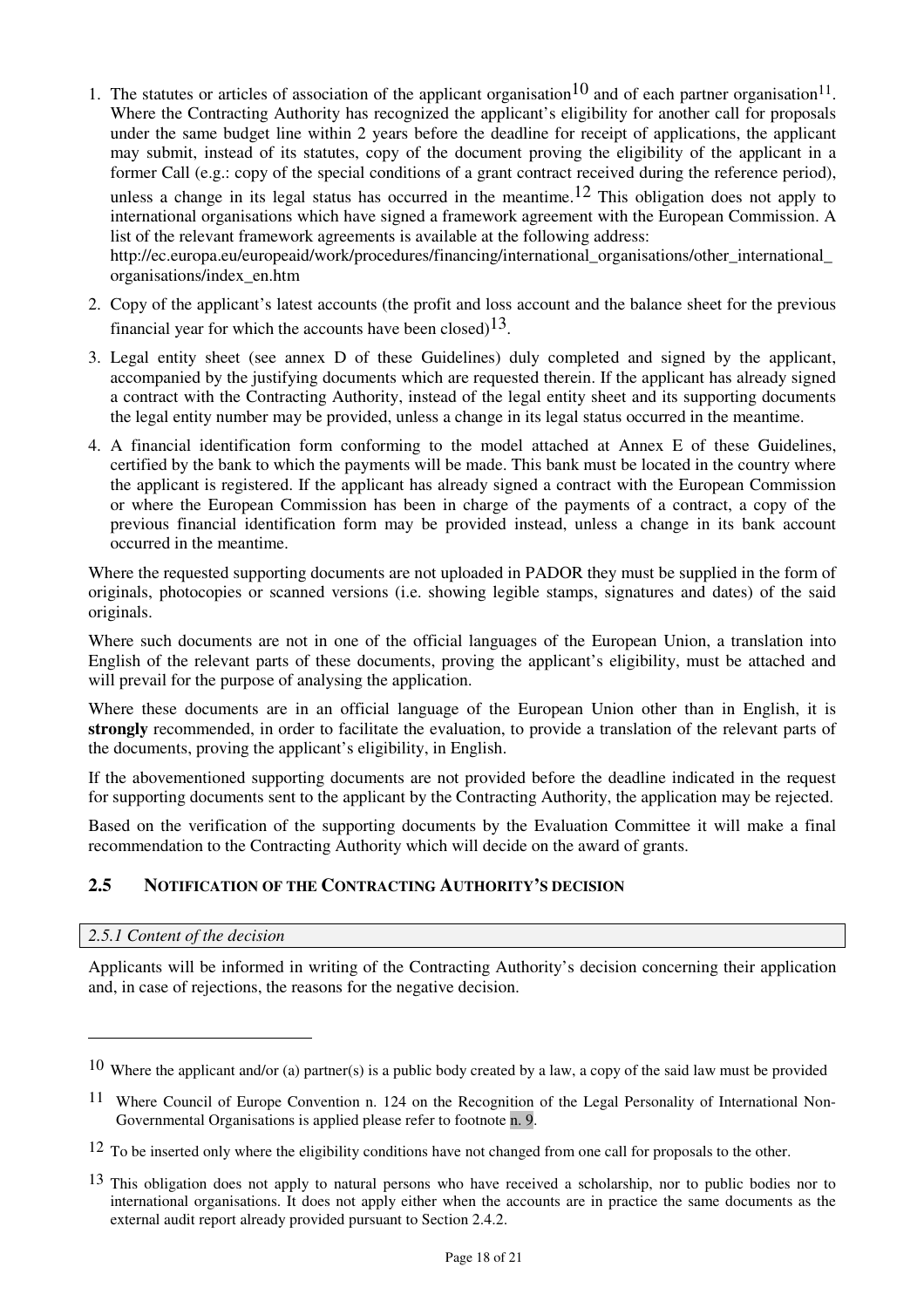Applicants believing that they have been harmed by an error or irregularity during the award process may file a complaint. See further Section 2.4.15 of the Practical Guide.

*2.5.2 Indicative time table* 

|                                                                                                                         | <b>DATE</b>        | TIME*          |
|-------------------------------------------------------------------------------------------------------------------------|--------------------|----------------|
| Information meeting (if any)                                                                                            | Not applicable     | Not applicable |
| Deadline for request for any clarifications from the<br><b>Contracting Authority</b>                                    | 30 November 2011   | 17:00 hrs      |
| Last date on which clarifications are issued by the<br><b>Contracting Authority</b>                                     | 9 December 2011    |                |
| <b>Deadline for submission of Concept Notes</b>                                                                         | 21 December 2011   | 16:30 hrs      |
| Information to applicants on the opening $\&$<br>administrative checks and concept note evaluation<br>$(\text{step 1})$ | 28 February 2012*  |                |
| <b>Invitations for submission of Full Application Form</b>                                                              | 16 March 2012*     |                |
| <b>Deadline for submission of Full Application Form</b>                                                                 | 16 May 2012        |                |
| Information to applicants on the evaluation of the<br><b>Full Application Form (step 2)</b>                             | 30 September 2012* |                |
| Notification of award (after the eligibility check)<br>$(\text{step } 3)$                                               | 10 October 2012    |                |
| <b>Contract signature</b>                                                                                               | 1 November $2012*$ |                |

\***Provisional date.** All times are in the time zone of the country of the Contracting Authority

This indicative timetable may be updated by the Contracting Authority during the procedure. In such case, the updated timetable shall be published on internet at the EuropeAid web site https://webgate.ec.europa.eu/europeaid/online-services/index.cfm?do=publi.welcome

## **2.6 CONDITIONS APPLICABLE TO IMPLEMENTATION OF THE ACTION FOLLOWING THE CONTRACTING AUTHORITY'S DECISION TO AWARD A GRANT**

Following the decision to award a grant, the Beneficiary will be offered a contract based on the Contracting Authority's standard grant contract (see Annex G of these Guidelines). By signing the Application form (Annex A of these Guidelines), the applicant declares accepting, in case where it is awarded a grant, the Contractual conditions as laid down in the standard grant contract.

If the successful applicant is an international organisation, the model Contribution Agreement with an international organisation or any other contract template agreed between the international organisation concerned and the Contracting Authority will be used instead of the standard grant contract provided that the international organisation in question offers the guarantees provided for in the applicable Financial Regulation, as described in Chapter 6 of the Practical Guide to contract procedures for EU external actions.

#### Implementation contracts

Where implementation of the action requires the Beneficiary to award procurement contracts, it must award the contract to the tenderer offering the best value for money, that is to say, the best price-quality ratio, in compliance with the principles of transparency and equal treatment for potential contractors, care being taken to avoid any conflict of interests. To this end, the Beneficiary must follow the procedures set out in Annex IV to the standard grant contract.

## **2.7 EARLY WARNING SYSTEM AND CENTRAL EXCLUSION DATABASE**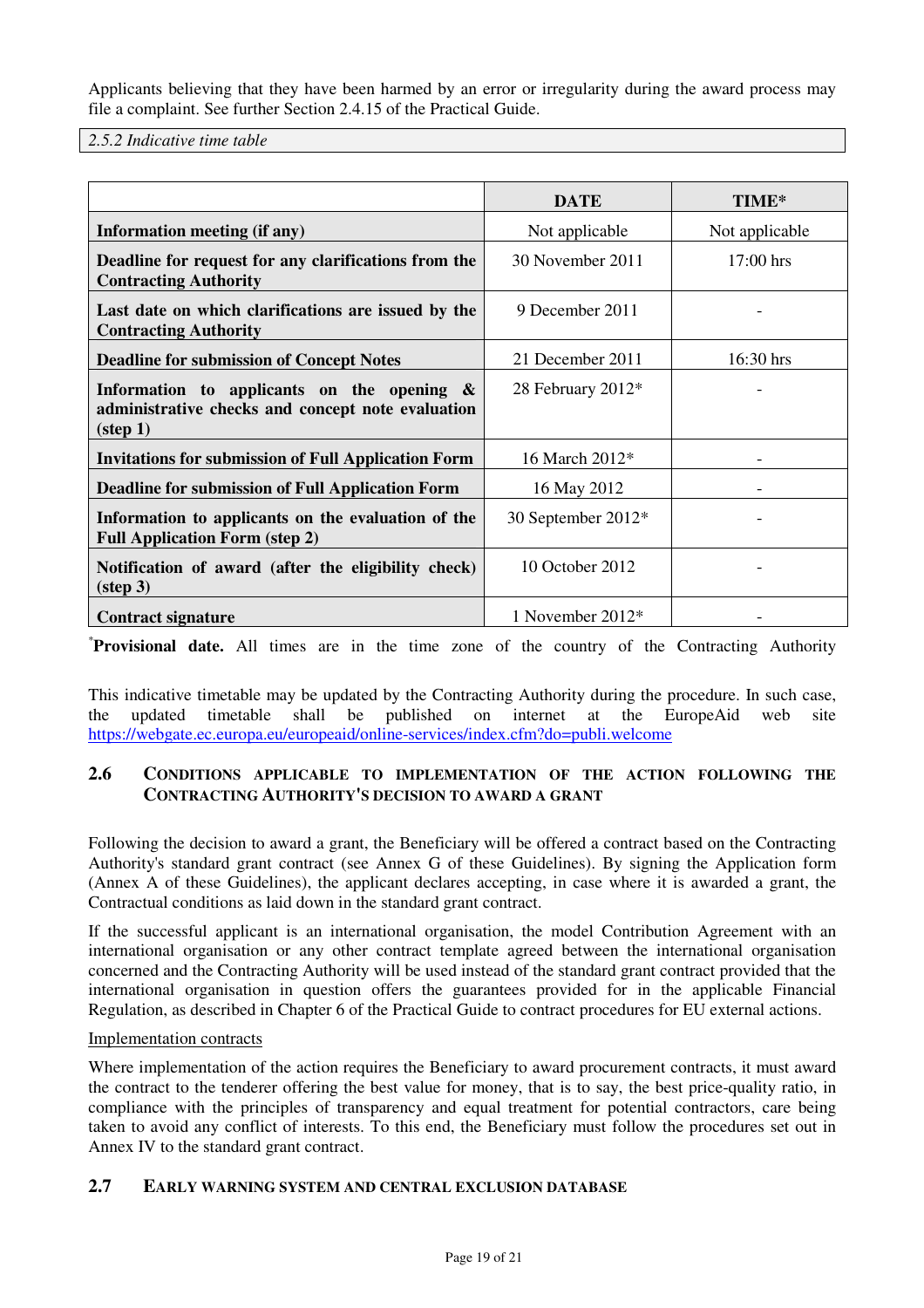The applicants and, if they are legal entities, persons who have powers of representation, decision-making or control over them, are informed that, should they be in one of the situations mentioned in:

- the Commission Decision of 16.12.2008 on the Early Warning System (EWS) for the use of authorising officers of the Commission and the executive agencies (OJ, L 344, 20.12.2008, p.125) or

-the Commission Regulation of 17.12.2008 on the Central Exclusion Database (CED) (OJ L344, 20.12.2008, p.12),

their personal details (name, given name if natural person, address, legal form and name and given name of the persons with powers of representation, decision-making or control, if legal person) may be registered in the EWS only or both in the EWS and CED, and communicated to the persons and entities listed in the above-mentioned Decision and Regulation, in relation to the award or the execution of a grant agreement or decision.